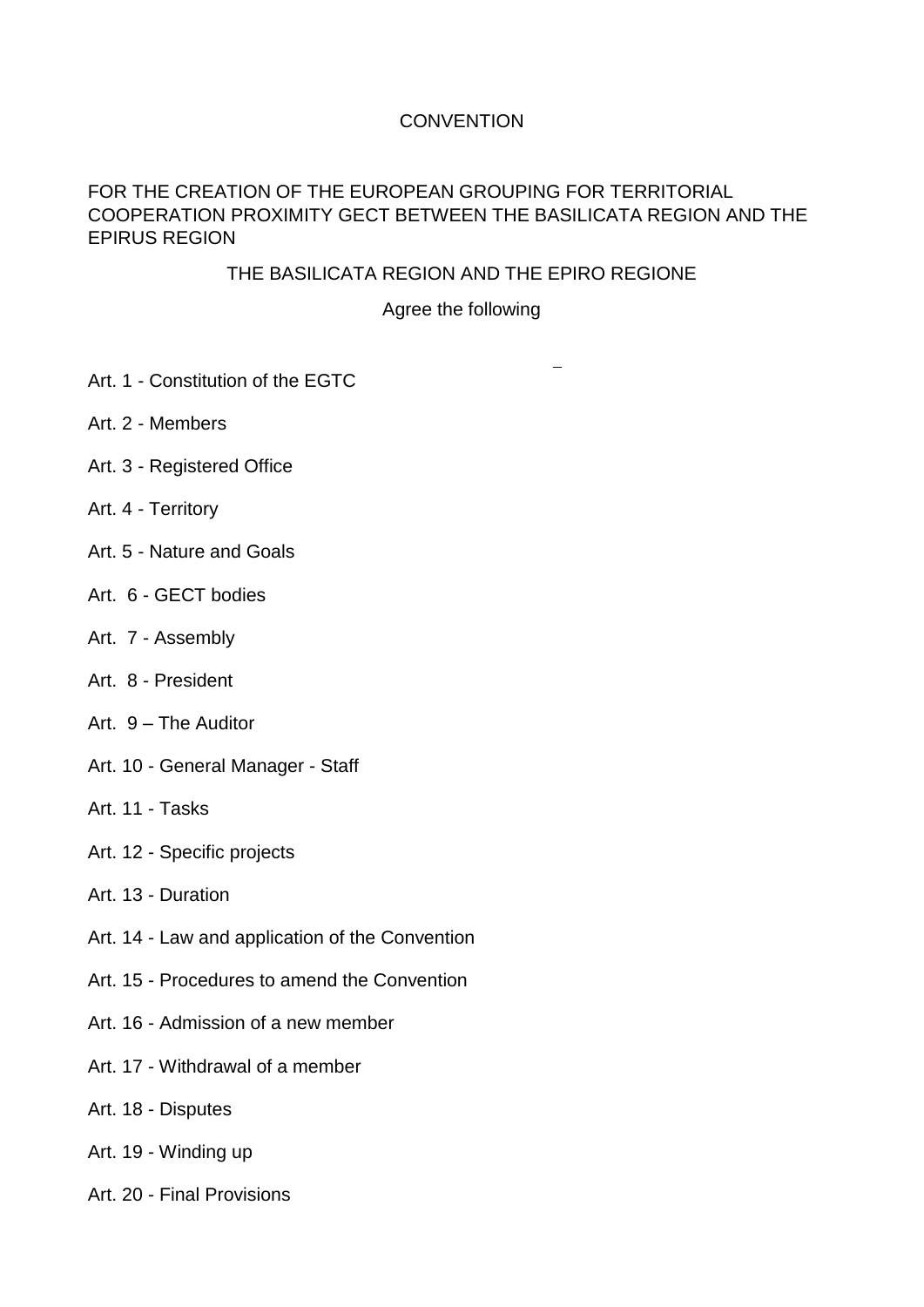− The present Convention and Statutes shall apply on the full respect of the legal systems and legislations that are already in place in each country, as well as pursuant to the international obligations and the Italian and Greek obligations arising for being members of the EU. − With regard to the EU Treatises and that on the Functioning of the European Union signed − in Lisbon in 2009 which has recognised the need to pay attention to economic, social and territorial cohesion, laying the bases for defining new legal instruments and for the upgrading of already existing legal instruments of Community law, able to expand territorial cooperation and to allow the development of a permanent cohesion and cooperation project at the level of local and regional autonomies;

− With regard to Regulation (EC) no. 1082/2006 of the European Parliament and Council, of 5 July 2006, relating to European Groupings for Territorial Cooperation (EGTC [GECT in Italian]), which has introduced the possibility of creating European groupings for crossborder cooperation (GECT), as subjects vested with legal personality and which are entitled to act in the name and on behalf of their members, specifically the regional and local authorities of which they are composed;

− With regard to the new Regulation (EC) no. 1302/2013 of 17 December 2013 which integrates and amends Regulation (EC) no. 1082/2006;

− With regard to Regulation (EC) no. 1299/2013 of the European Parliament and Council, of 17 December 2013, Regulation (EC) no. 1304/2013 of the European Parliament and Council, of 17 December 2013, and Regulation no. 1303/2013 of the Council, of 17 December 2013;

− Considering law no. 88 of 7 July 2009 of the Italian Republic (Provisions for compliance with the obligations deriving from Italy's membership of the European Community – Community law 2008) and in particular Articles 46, 47 and 48 bearing provisions for the implementation of EC Regulation no. 1082/2006 relating to European Groupings for Territorial Cooperation (GECT) (Official Journal of the Republic no. 161 of 14 July 2009);

− Considering the internal legal system and the internal organisation of the regional reality in the EUSAIR AREA (the Basilicata Region – Italy, the Epirus Region – Greece), PROXIMITY GECT is an European Pilot Project, within the Community, in the Adriatic-Ionic [macro-region](https://context.reverso.net/traduzione/inglese-italiano/Adriatic-Ionic+macro-region) (EUSAIR );

− Considering the very strong historic and cultural links, the common traditions, and the relations between the resident populations (Magna Graecia);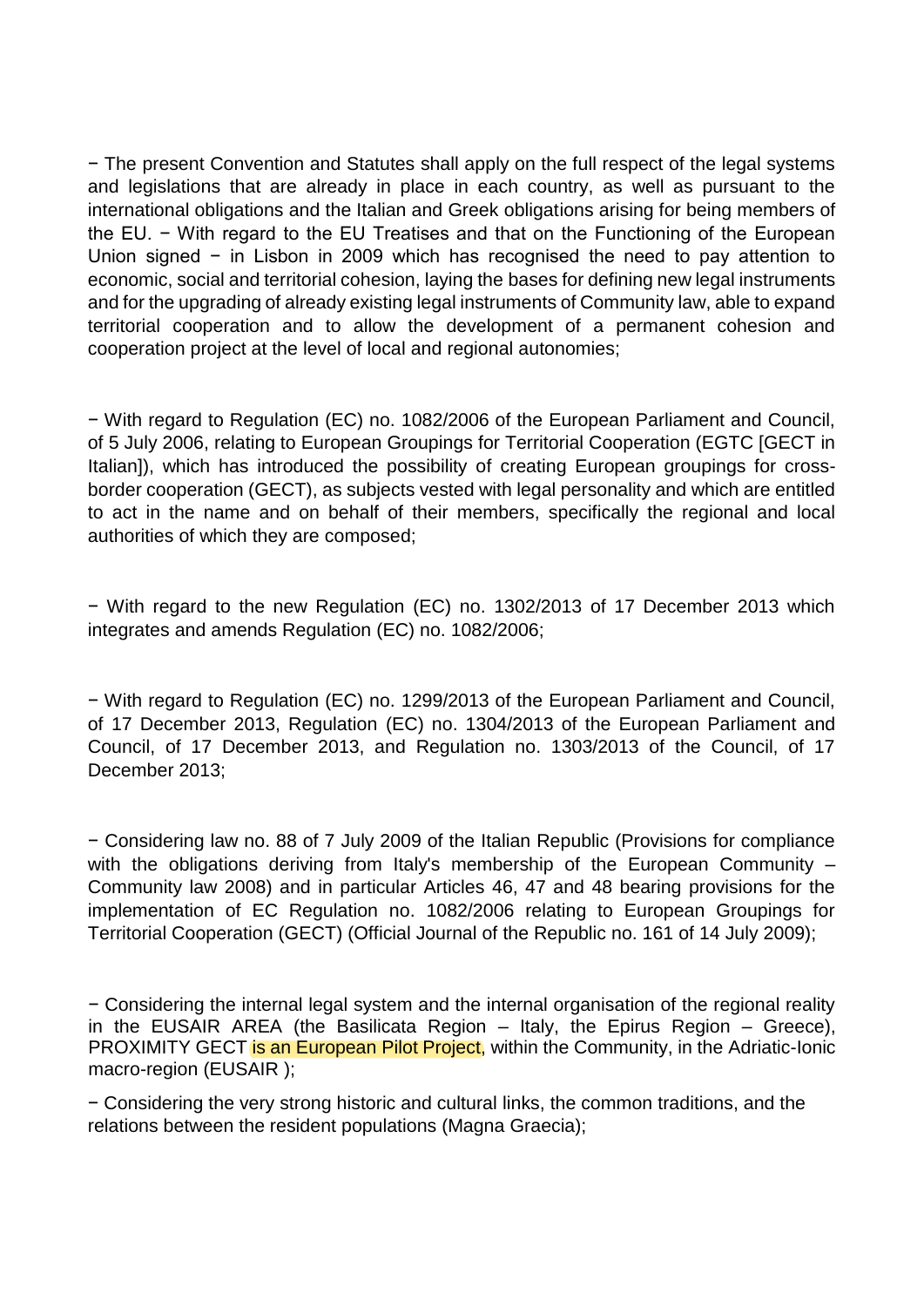− Considering that in 2014 the new Community programming started, denominated Adriatic-Ionic Macro-Region (EUSAIR).

The purpose of PROXIMITY GECT is to maximise, within the sphere of the Adriatic-Ionic Macro-Region, the potential of the so-called "Blue economy with the use of technological innovation": competitive and sustainable sea transport; coast and maritime tourism; fishing and aquaculture; a healthier marine environment; safer marine space; sustainable and responsible fishing activities

- recalling the attention of PROXIMITY GECT to common cross-border actions within the sphere of the Community initiative programmes and all the programmes contemplated by the 2014-2020 EU Programming and the future ones;

- recalling the resolution deeds of the Basilicata Region (Decree of the President of the Basilicata Region RCPD [Regional Council Presidential Decree] no. 296 of 5/12/2016 and RCD [Regional Council Decree] no. 877 of 4/8/2017) and the communications approved by the Regions (Basilicata and Epirus) (Letter of the Basilicata Region ref. no. 2516 of 9/1/2017 and Letter of the EPIRUS Region ref. no. 2499/16 of 13/01/2017) which authorise the executive bodies to assess the creation of a European Grouping for Territorial Cooperation (PROXIMITY GECT) in the EUSAIR AREA the Basilicata Region (Italy) as well as the Epirus Region (Greece);

- wishing to reinforce trade and cooperation relations within the sphere of common mutual interests, exploiting a renewed cooperation framework within the sphere of technological innovation and of the sustainable development systems linked to tourism, environment and culture;

- pursuing, to this regard, greater joint organisation on common objectives in order to share strategies, the implementation of which may take avail of both the European territorial cooperation programmes and the structural funds and the research and development funds as well as every other action consistent with the purposes of reinforcing the economic and social cohesion of the area, as well as the application of research and development projects that may or may not take avail of Community grants.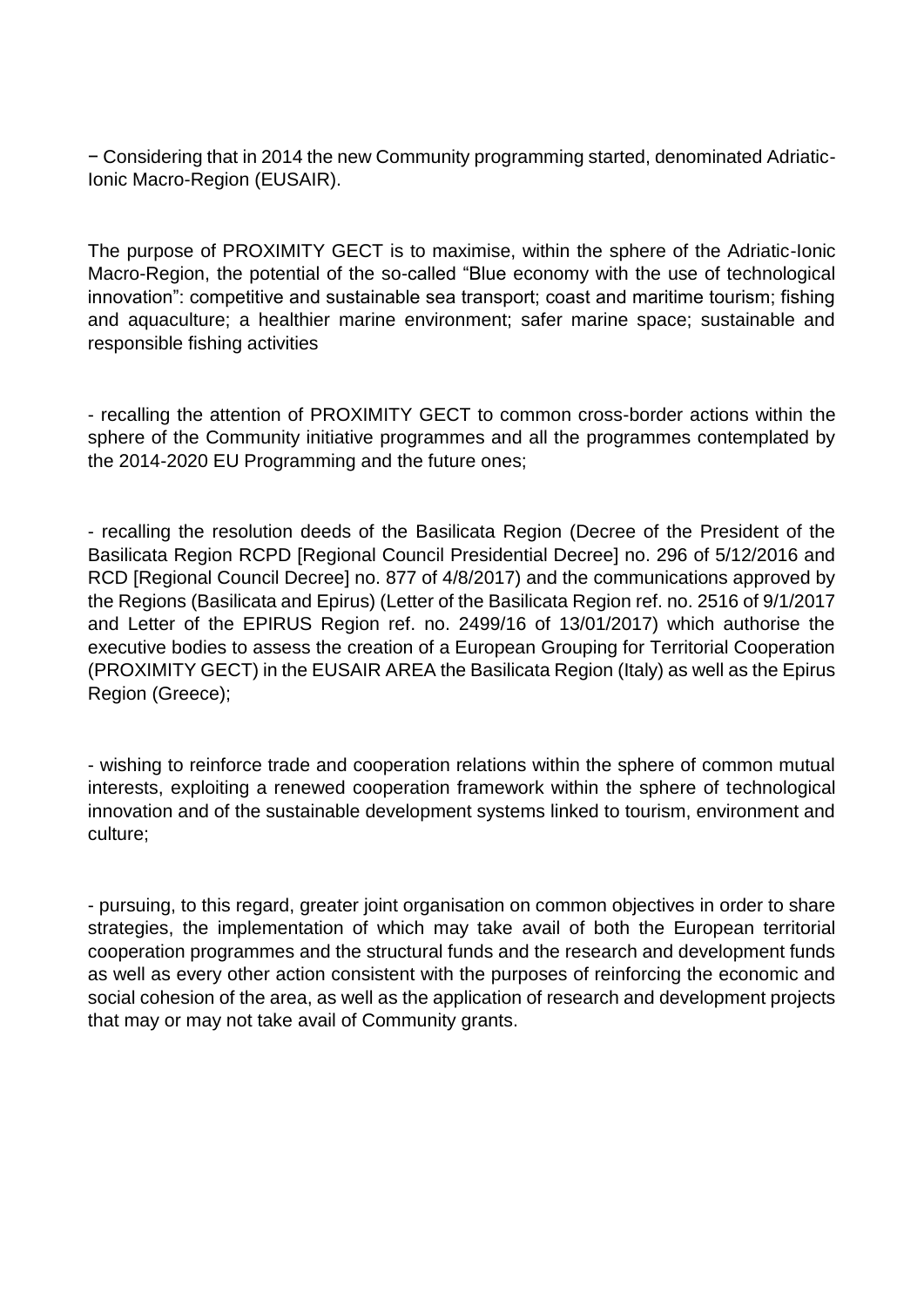### **Art. 1 Constitution of the EGTC**

1) A European Grouping for Territorial Cooperation is hereby founded under the name of "PROXIMITY GECT", pursuant to Regulation (EC) no. 1082/2006 of 5 July 2006 of the European Parliament and Council, and the new EGTC Regulation (EC) no. 1302/2013 of 17 December 2013.

### **Art. 2**

# **Members**

The members of "PROXIMITY GECT" are:

a) The Basilicata Region ( Italy ); b) The Epirus Region ( Greece ).

# **Art. 3**

# **Head Office**

The "PROXIMITY GECT has its seat in Italy - Latronico at the GAL named "Agenzia di Sviluppo La Cittadella del Sapere", c/da Calda n° 8 - 85043 Latronico ( Potenza ) Italy.

# **Art. 4**

# **Territories**

"PROXIMITY GECT" shall carry out its tasks for each Member's territory of competence.

# **Art. 5**

# **Nature and Goals**

"PROXIMITY GECT" is a body with a public legal personality created to facilitate and promote cross-border, trans-national and inter-regional cooperation between its members, for the reinforcement of economic and social cohesion and, in any case, without pursuing profit, as indicated in Article 1, paragraph 2, of Regulation (EC) no. 1082/2006 and Regulation (EC) no. 1302/2013 of 17 December 2013.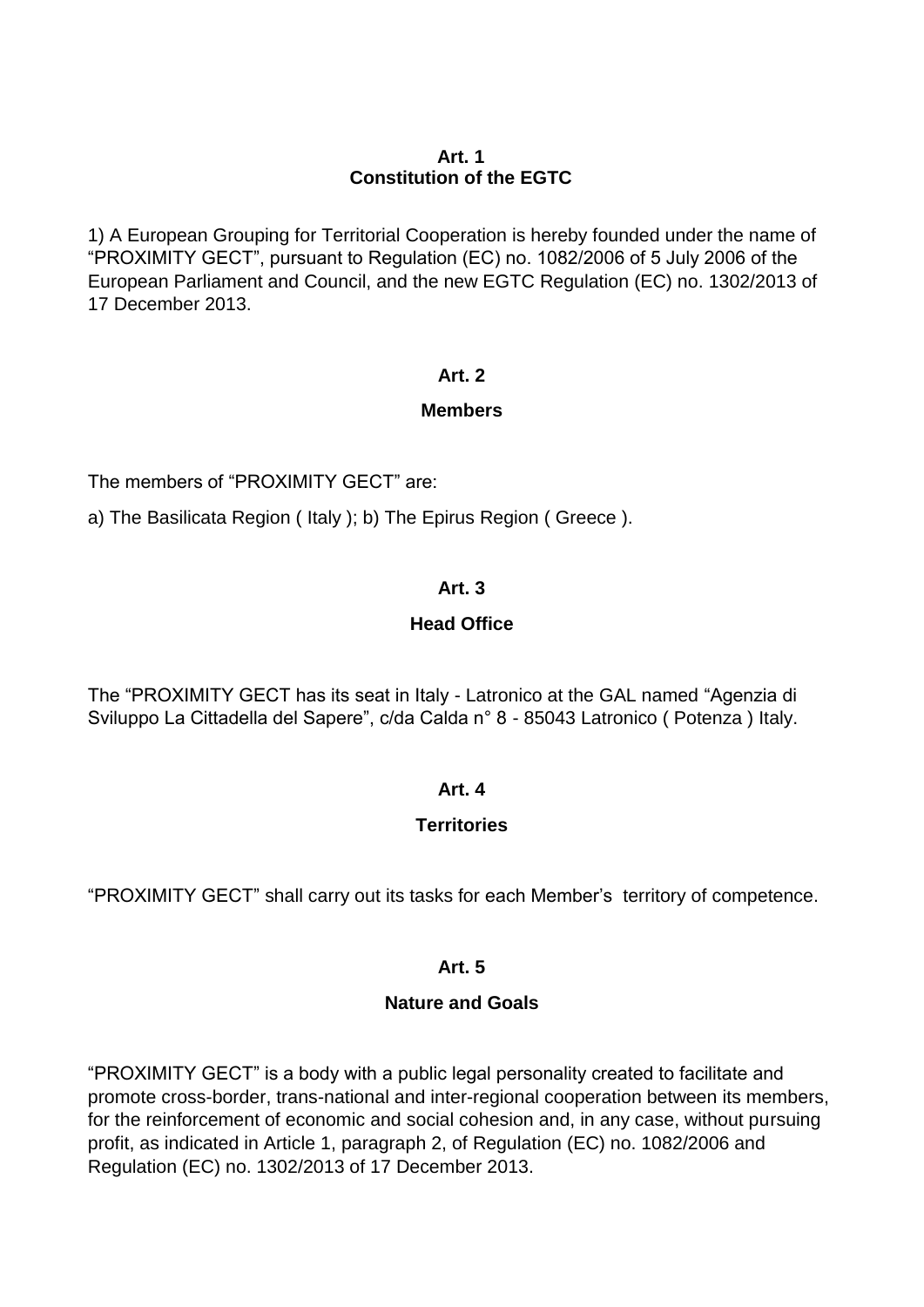"PROXIMITY GECT" pursues, in particular, a strategy linked to the Mediterranean, and in particular the EUSAIR strategy in the Adriatic-Ionic Macro Region in order to achieve the following goals:

a) to reinforce the economic, social and cultural links between the respective populations of its members;

b) to act in favour of the development of the territory of its members within the spheres of respective competence, paying special attention to cooperation in the following fields:

- − innovation and research;
- − training;
- − culture and tourism;
- − energy;
- − climate change and the Covenant of Mayors;
- − sustainable mobility and trans-European transport networks;
- − health;
- − sustainable economy and development;
- − the economy and environment of mountain areas;
- − social issues;
- − the Community information society;
- − the promotion of Internet, social networks and film multimedia.
- − National cycle paths.

c) to foster greater collaboration in the common participation of European territorial cooperation programmes and the other theme programmes of the European Union;

d) to represent the interests of "PROXIMITY GECT" before the Community and national institutions;

e) to implement other specific territorial cooperation actions within the sphere of common cooperation, regardless of whether they take avail of Community grants.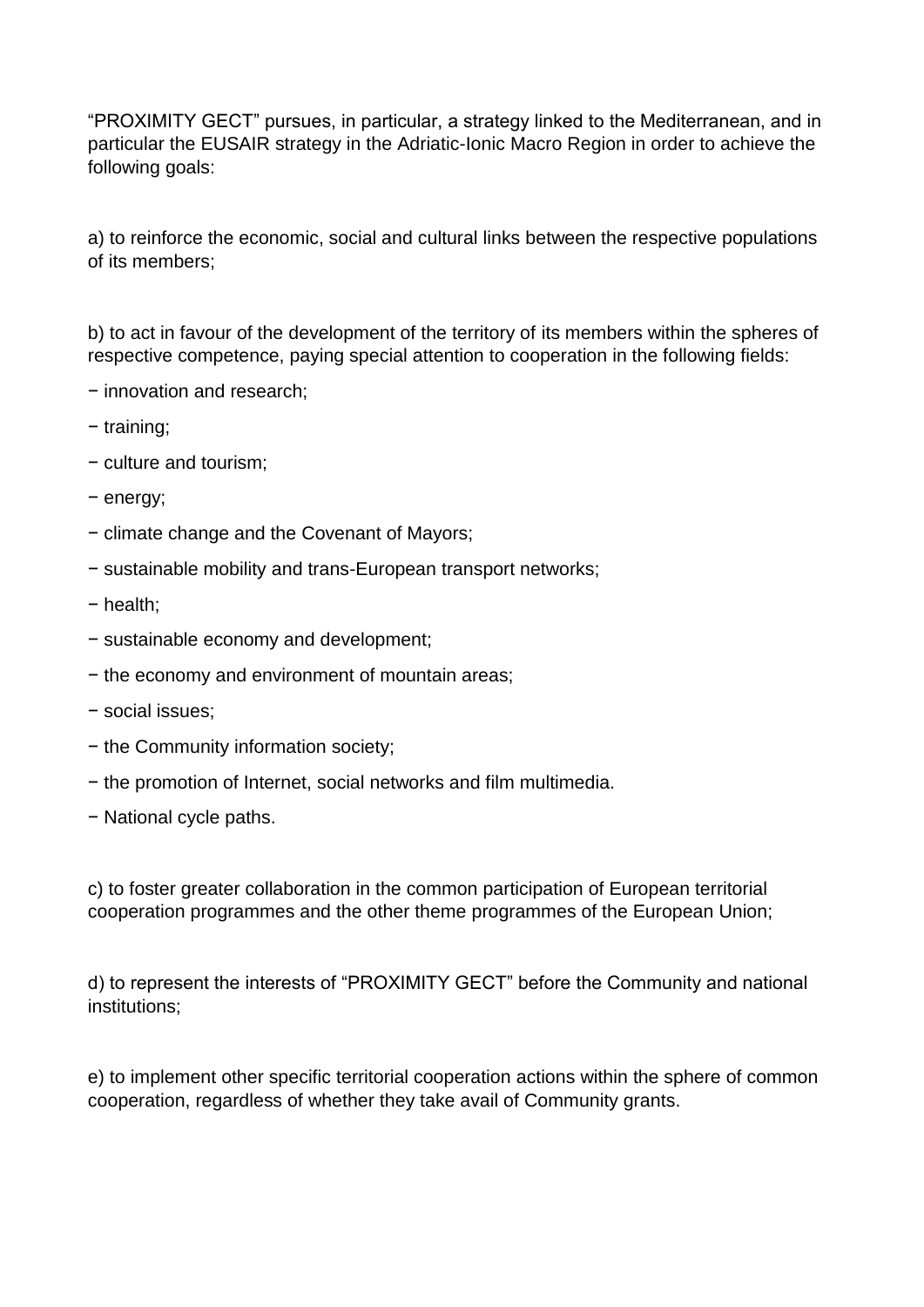The initiatives in the health sector shall be brought to the competent Italian and Greek Ministries of Health's attention in a timely manner and in advance so that they can examine and value them, including for the purposes of their compatibility and congruency with the national Laws, programmes, measures and coordination.

#### **Art. 6**

### **GECT bodies**

- 1) The bodies of "PROXIMITY GECT" are:
	- a) the Assembly;
	- b) the the President;
	- c) the Director of "PROXIMITY GECT" pursuant to Art. 10 of Regulation (EC) no.1082/2006 of the European Parliament and Council, of 5 July 2006, and the amendments and integrations of Regulation (EC) no. 1302/2013 of 17 December 2013;
	- d) The Auditor.

#### **Art. 7**

#### **Assembly**

The components of the Assembly are chosen by each partner, one for each of them, and by the President

The components are indicated within ninety days following the beginning of each legislative period.

Every member of the Assembly has one vote.

Resolutions of the Assembly shall be adopted if all the members are present; proceedings of the Council shall be unanimously approved.

Resolutions of the Assembly are adopted only if they are on agenda.

For anything not expressly covered by this Statutes, the Assembly may adopt internal regulations to define its own working procedures. The Assembly should decide:

- 1. The approval of the guidelines in pursuit of the PROXIMITY GECT targets and the pursuit of monitoring activities in order to achieve the result;
- 2. The PROXIMY GECT resolution for winding up;
- 3. The admission of a new member;
- 4. The approval of amendments to the Convention and to the Statute;
- 5. The adoption of the annual and multi-annual budgets, the amendments to the same and the accounting deeds contemplated by Article 48 of Law no. 88 of 2009 of the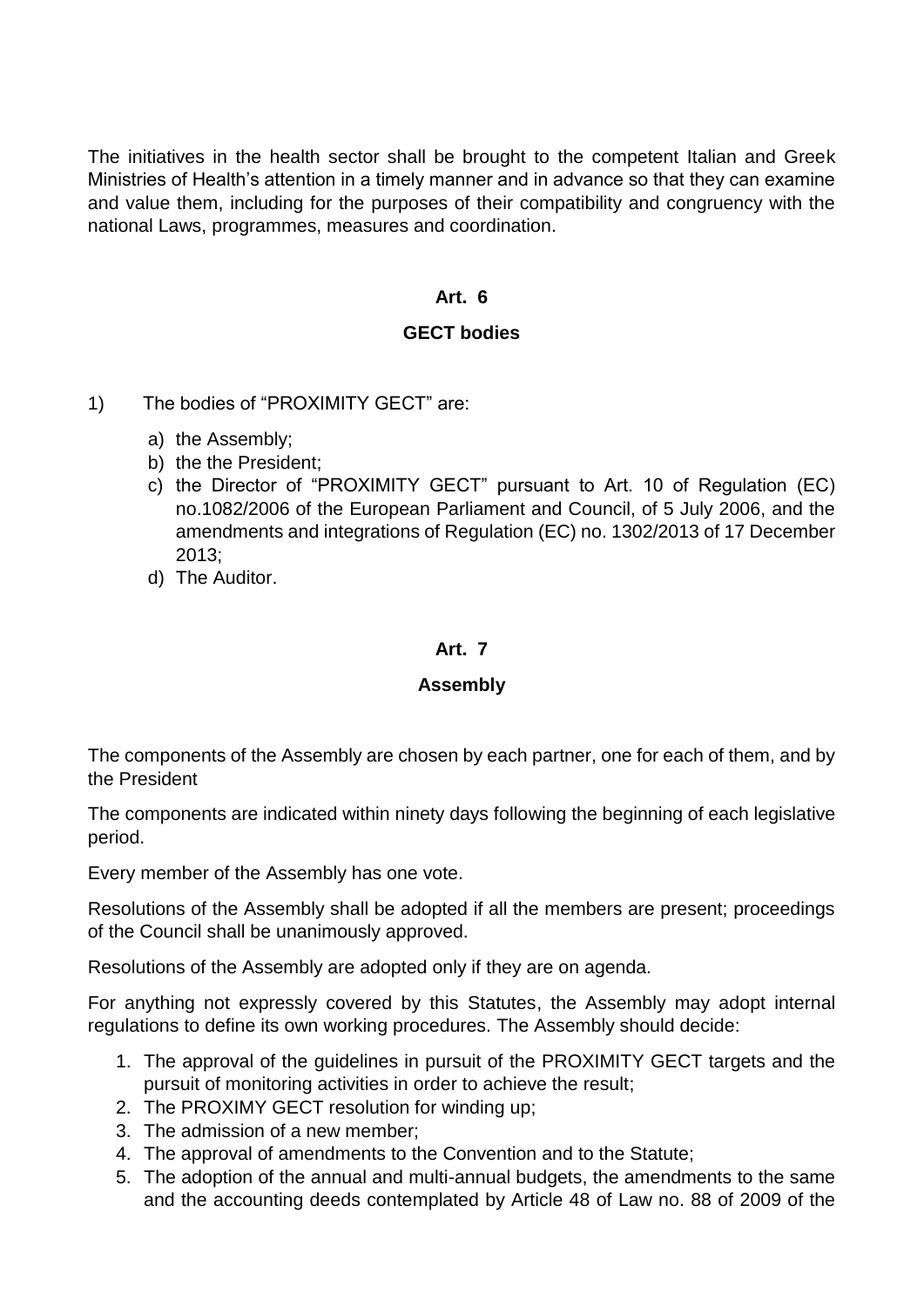Italian Republic; from the constitution of the PROXIMITY GECT won,t arise any additional burden to public finances. The Administrations of the Basilicata Region and the Epirus will implement the PROXIMITY GECT with the available human, financial and instrumental resources during the existing legislation.

- 6. The Assembly shall be convened once a year.
- 7. The Assembly is convened by the President. In any case, the President shall be obliged to convene the Assembly when requested by at least one of the components.

### **Art. 8**

#### **President**

- 1. The President of "PROXIMITY GECT" has the function of guarantor of the technical parteship Italy – Greece of Basilicata Region and Epirus Region. The President remains in office for 7 years and may be re-appointed for another 7 years.
- 2. The first President of "PROXIMITY GECT" is chosen by Basilicata Region and Epirus Regio. He/she'll be in the PROXIMITY GECT General Secratariat He/she'll be the one who made all the institutional process according to the assignment entrusted by the D.P.G.R. n. 296 of Basilicata Regione of 05/12/2016, the reconfirmation of the Basilcata Region deliberation n°877 of 04 agosto 2017 and the final delibertion ale n° 341 of 30 aprile 2018 and validated by the Epirus Region.
- 3. In the case of the "PROXIMITY GECT" President's absence or impediment, his/her place is taken by the substitute indicated pursuant to paragraph 1 of Article 16.
- 4. The President:
	- convokes and chairs the Governing Council meetings, establishing the agenda;
	- validate subject to the authorisation of the Governing Council, agreements and contracts which do not constitute the execution of management activities;
	- monitor instructions for the expenses on the basis of the periodic programmes approved by the Governing Council and controls the revenues of "PROXIMITY GECT";
	- presents to the General Meeting the annual and multi-annual budgets, their amendments and the other accounting deeds contemplated by Article 48 of Law no. 88 of 2009 of the Italian Republic;
	- proposes to the Governing Council the annual programme of works;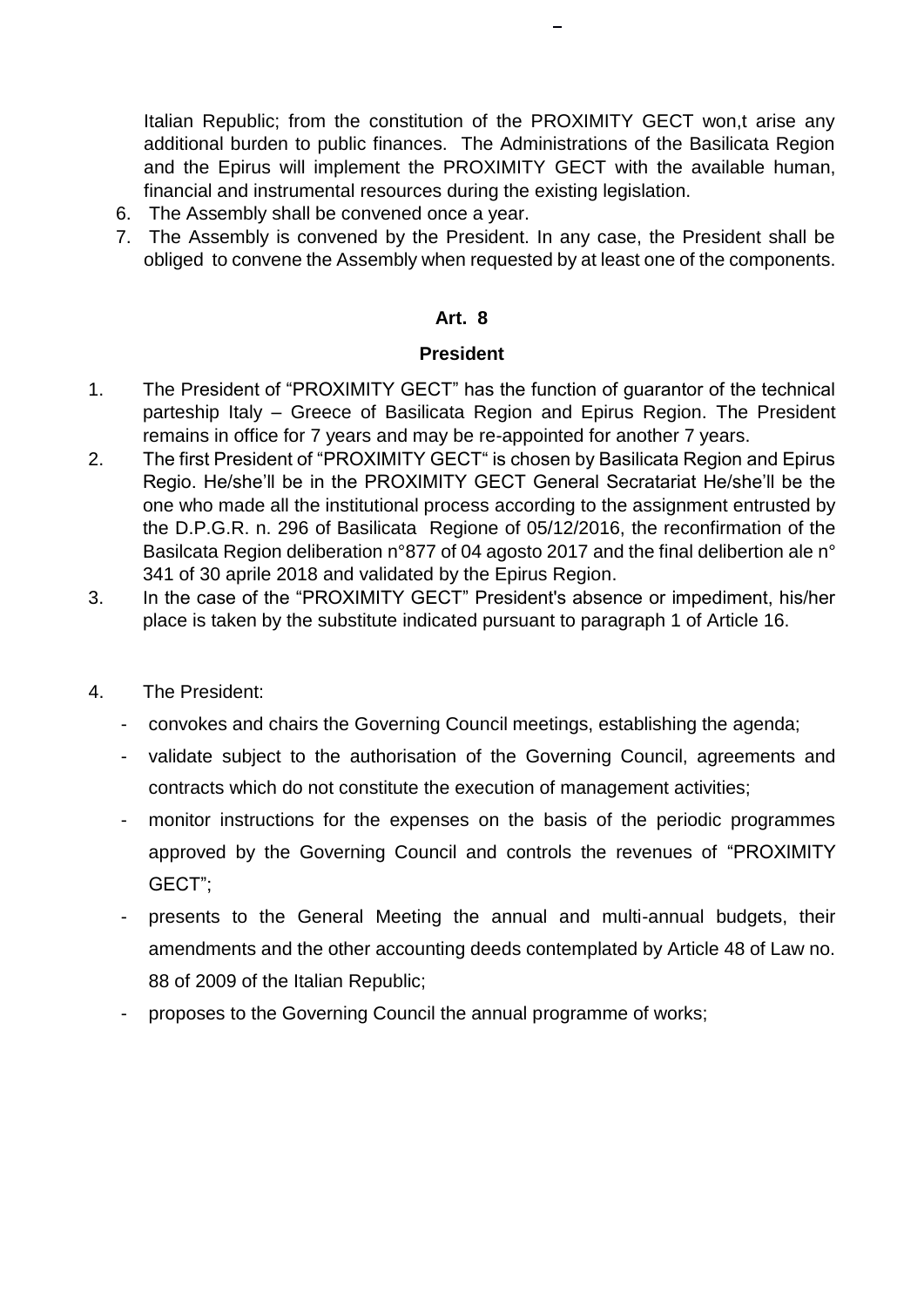# **The Auditor**

- 1. The financial, economic and asset management of "PROXIMITY GECT" is subject to the control of an Auditor, which examines the accounting deeds, attaches a report, and, also verifying the maintenance of the financial balance, audits the financial, administrative and asset management. The auditors have right of access to the "PROXIMITY GECT" deeds and documents and may carry out all the verifications the management trend deemed opportune.
- 2. The "PROXIMITY GECT" Assembly appoints of the Auditor; each "PROXIMITY GECT" member with mandate of the President, designates an auditor chosen from among the members of the Registry of Statutory Auditors.

### **Art. 10**

### **General Manager - Staff**

- 1) "PROXIMITY GECT" appoints a General Manager, and may hire personnel, bearing the costs itself, within the limits and according to the conditions established by the organisational regulations referred to under Article 25. "PROXIMITY GECT" may take avail of personnel made available by its members, with respect for the relative laws in force. The General Manager remains in office for 7 years and may be re-appointed for another 7 years.
- 2) The General Manager represents the Proximity Gect and acts on behalf of Proximity Gect as provided by the art.10, paragraph 1, letter b of the EC Regulation CE 1082/2006.

### **Art. 11**

### **Tasks**

To achieve its goals, "PROXIMITY GECT" performs the following tasks, without prejudice to the provisions established under Article 7, paragraphs 2 and 4, of Regulation (EC) no. 1082/2006 and of the amendments introduced by Regulation (EC) no. 1302/2013 of 17 December 2013:

- the definition and implementation of territorial cooperation projects within the spheres of competence of the members in the sectors of common interest, with or without Community grants; - the promotion of the interests of "PROXIMITY GECT" with state, Community and international institutions within the sphere of the territorial cooperation, within the limits and in the forms contemplated by the laws in force;

- adhesion to bodies, associations and networks conforming to the territorial cooperation goals of "PROXIMITY GECT" in respect of the internal law by which it is disciplined and the national law of each of the States of its members (ITALY – GREECE); - the management of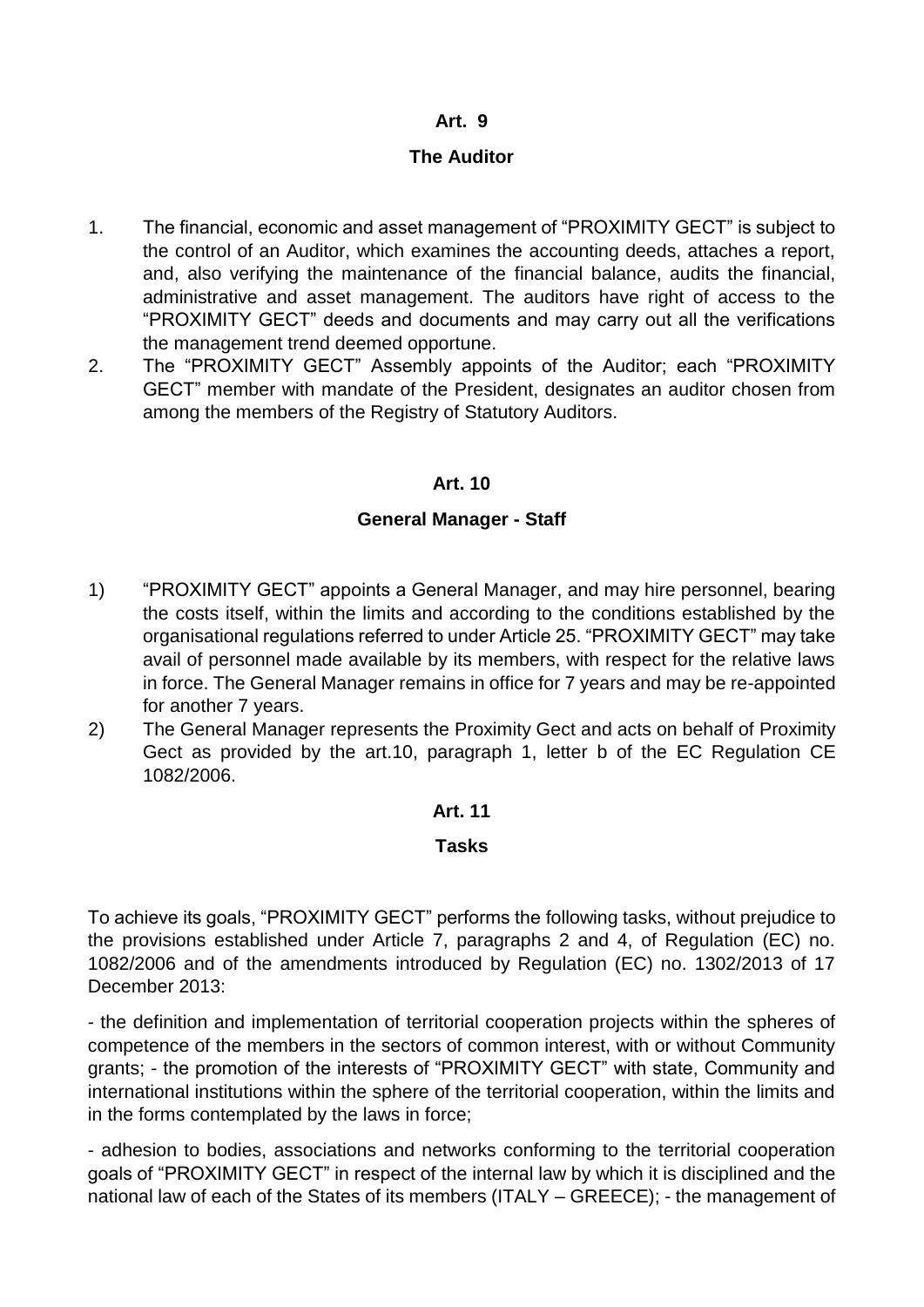operational programmes within the sphere of the European territorial cooperation, in respect of the conditions established by European Union law, the internal law by which it is disciplined and the national law of each of the States of its members; - the start-up of every other action for "Research and Technological Innovation" and for "Integrated Prevention in Mountainous Areas" as programmed in the future "Agenda for the mountainous regions of the EU" (contemplated in the Resolution of the European Parliament of 10 May 2016 on the cohesion policy in the mountain regions of the EU (2015/2279(INI)) " which can contribute to the achievement of its goals of territorial cooperation for the reinforcement of economic, social and territorial cohesion, in respect of European Union law, the internal law by which it is disciplined and the national law of each of the States of its members.

The "PROXIMTY GECT" deals with the present EU strategies (2014 – 2020) (2021 – 2027) and the future ones in Brussels, within the Community Institutions and, in particular, within Italian and Greek Permanent Representations-for the following issues:

- EUSAIR ( EUROPEAN UNION STRATEGY FOR THE ADRIATIC AND IONIAN REGION) is a microregion adopted by the European Commission in 2014 - AGENDA FOR THE MOUNTAINOUS REGIONS OF THE EU" : - SUSTAINABLE INTERMODALITY (NATIONAL CYCLE PATHS SYSTEM) AND INTERMODALITY BY SECONDARY AND TOURISTIC RAIL AND RIVER TRANSPORT. - INNOVATIVE MANAGEMENT SYSTEMS FOR THE GREEK AND ITALIAN INTERNAL AND WIDESPREAD TERRITORY (PRODUCT'S CLUB)

Without prejudice to the tasks outlined under paragraph 1, the "PROXIMITY GECT" members may decide unanimously to assign to one of its members the execution of the "PROXIMITY GECT" tasks.

### **Art. 12**

# **Specific projects and duties**

Within the sphere of the cooperation contemplated under Article 5, paragraph 2, letter b) and pursuant to Article 6, paragraph 1, letter a) of Regulation (EC) no. 1082/2006 and the amendments and integrations of Regulation (EC) no. 1302/2013 of 17 December 2013 the PROXIMITY GECT programmes and project in the EUSAIR area are developed within the sphere of four main pillars:

a) "BLUE GROWTH": DEVELOPMENT IN FISHING AND AQUACULTURE; GOVERNANCE OF THE MARITIME SERVICES AND THE MARITIME ENVIRONMENT.

b) CONNECT THE REGION: TRANSPORT AND ENERGY NETWORK;

c) ENVIRONMENTAL QUALITY;

d) SUSTAINABLE TOURISM.

"PROXIMITY GECT" shall pursue the following objectives: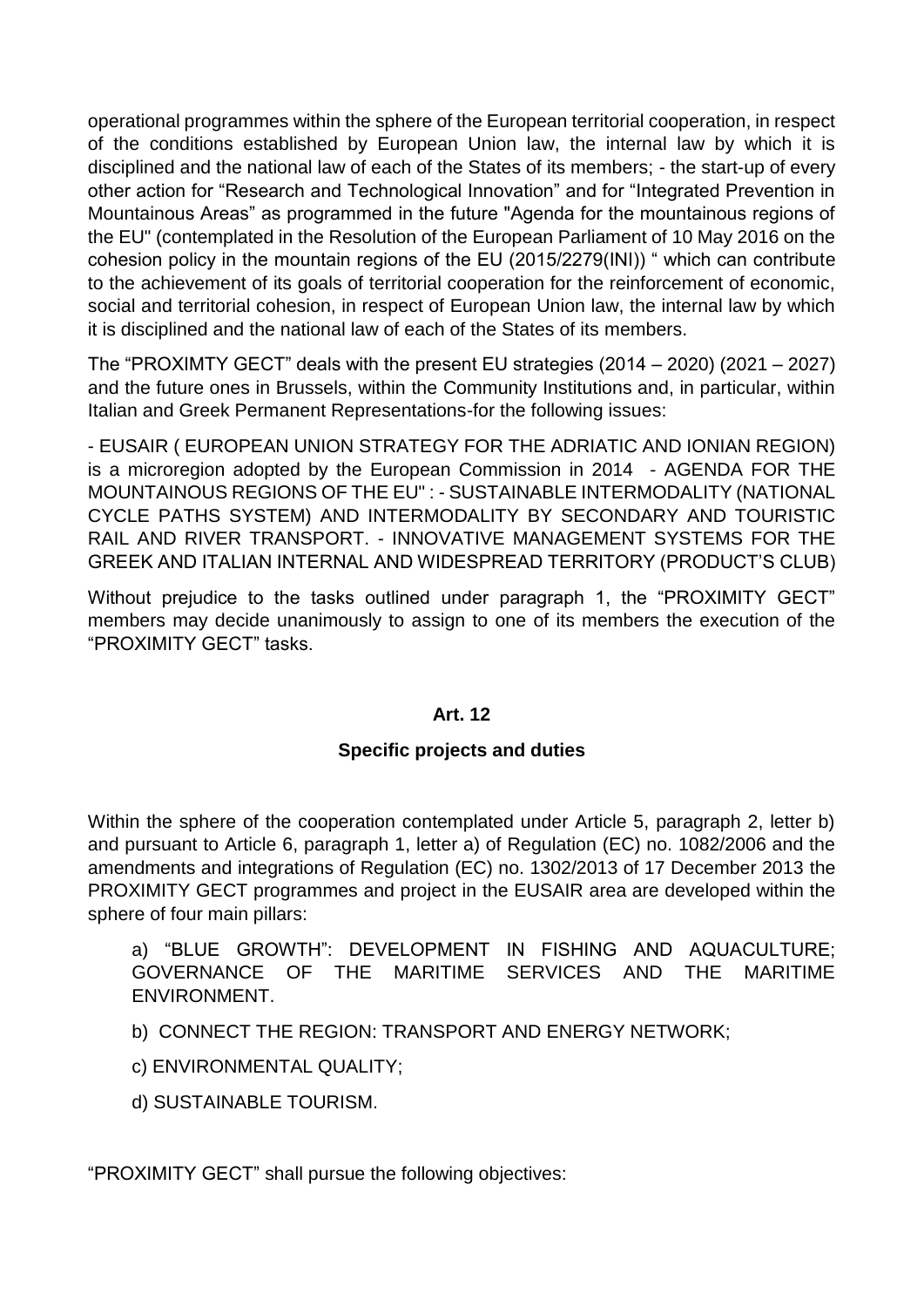- innovation, research and development for the infrastructural development of the territories in the two countries of "PROXIMITY GECT" (Italy, Greece);

- culture: the digitalisation of the cultural systems (exhibitions - cooperation between museums) and an integrated system of exploiting the cultural and environmental heritage;

- energy: the promotion of alternative energy sources, and the integrated management of the various systems; - health: joint prevention campaigns and initiatives in the health sector;

- research and innovation: the creation and development of knowledge and excellence networks;

- economy: the promotion of entrepreneurship and, in particular, of the development of the SME, of craft businesses, of tourism of trade and of agriculture;

- the economy and environment of mountain areas: the organisation of events on climate, the recording of geological events and joint protection and management of the natural resources;

- training: the promotion of contacts between students, the reinforcement of language teaching and collaboration for the training of teaching staff;

- "PRODUCT CLUB" SYSTEM MANAGMENT IN THE EUSAIR AREA PARTICULARLY IN THE POLLINO NATIONAL PARK (SLOW INTERMODALITY – NATIONAL CYCLE PATH SYSTEM – CULTURE - ENVIRONMENT – TOURISM).

# **THE EPIRUS REGION PRIORITY :**

1. STANDARDISATION, CERTIFICATION AND BRAND OF LOCAL PRODUCE;

2. PROMOTION OF MONASTERIES' PRODUCTS;

3. PROMOTION OF HEALTH SERVICES;

4. DEVELOPMENT OF AQUACULTURE INDISTRY;

5. PROMOTION, DEVELOPMENT AND NETWORKING OF TZOUMERKA NATIONAL PARK, PERISTERI, GORGE OF ARACHTHOS AND NORTHERN PINDO NATIONAL PARK;

6. PROMOTION, DEVELOPMENT AND NETWORKING VIKOS-AOOSGEOPARK, LISTED IN THE WORLD NETWORK OF GEOPARKS;

7. PROMOTION OF THERMAL TOURISM AND EXPLOITATION OF THERMAL RESOURCES;

8. HEALTH TOURISM;

9. NETWORKING OF LEISURE BOATING ROUTES;

10. FISHERMAN'S SHELTERS;

11. NETWORKING OF UNDERWATER PARKS;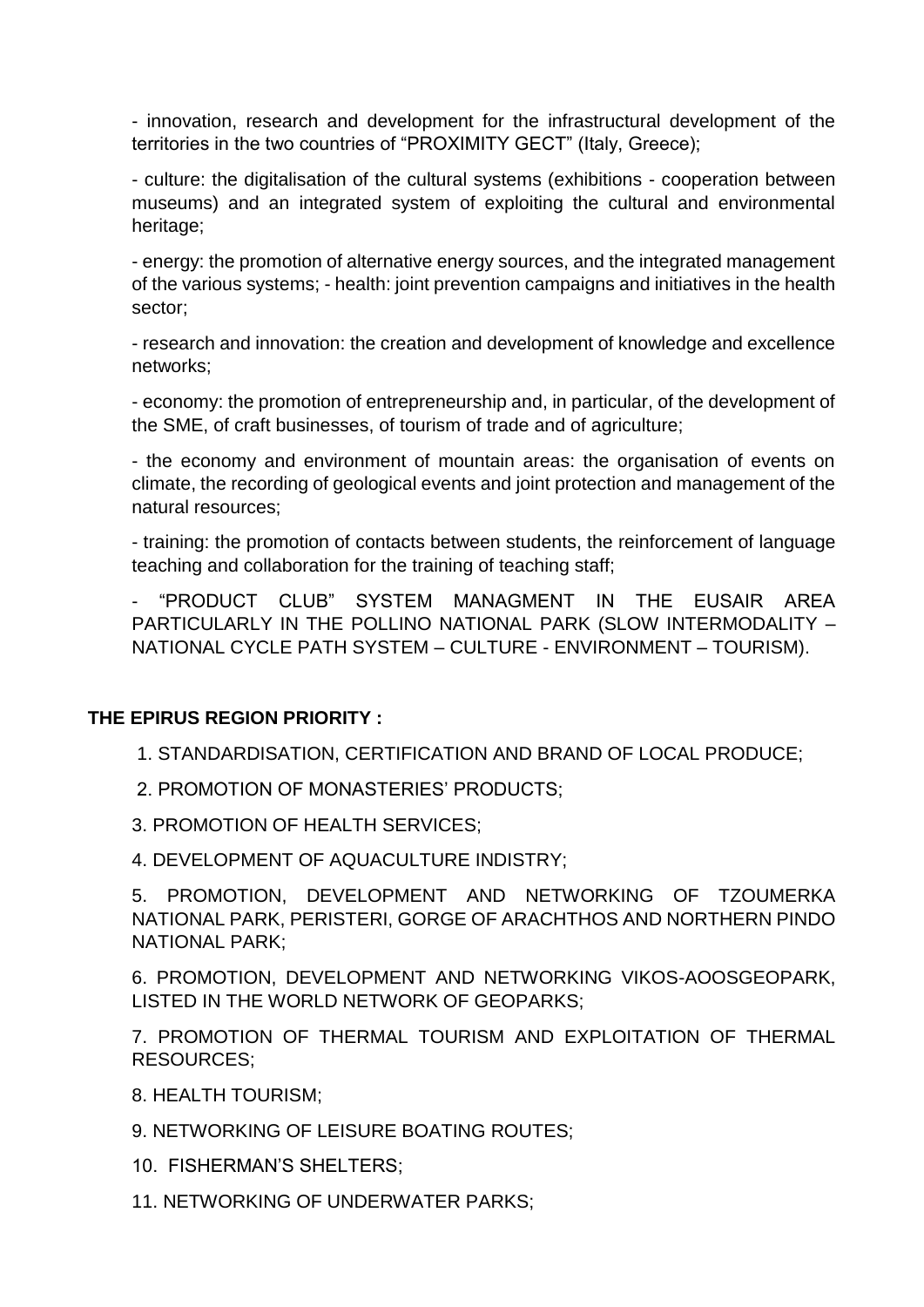12. NETWORKING OF THE EPIRUS REGION FOOTPATHS;

13. IMPROVE THE ESTABLISHMENTO OF CREATIVE INDUSTRIES BASED UPON CULTURAL HERITAGE;

14. EPIRUS CULTURAL ROUTEANCIENT THEATRES (STRATEGIC INTEGRATED SPATIAL INVESTMENT);

15. NETWORKING OF CYCLE PATHS AND ROUTES FOR MOTORCYCLES AND RV;

16. PROTECTION OF ENVIRONMENT;

17. ADAPTATION TO CLIMATE CHANGE;

18. COASTAL EROSION;

19. WASTEWATER TREATMENT PLANTS ON THE COASTS;

20. REDUCTION OF POLLUTION FROM SHIPS BUILDING OF ADRIATIC-IONIAN HIGHWAY "BLUE CORRIDOR" (CORE TEN-T)

21. PROMOTION OF IGOUMENITSA LOGISTIC CENTRE

# **Art. 13**

### **Duration**

"PROXIMITY GECT" will remain in existence for an undetermined term. Without prejudice to the possibility of the early withdrawal of one or more members in accordance with the provisions of Article 12.

### **Art. 14**

### **Law and the application of the Convention**

The PROXIMITY GECT will be administered in accordance with the European Union Law. The applicable law is the Regulation (EC) no. 1082/2006 subsequently amended and supplemented on 17 December 2013 by the Regulation (EC) n. 1302/2013. In line with the rules of Article 8 paragraph 2 letters e), g) and h) of the Regulation (EC) no. 1082/2006, the applicable law, with regard to the interpretation and the application of the Convention and Statutes where the Proximity Gect's bodies operate, is the Italian one.

As established by Article 6 of Regulation (EC) no. 1082/2006 and the integration of Regulation (EC) no. 1302/2013 of 17 December 2013, the management and correct use of public funds on the part of "PROXIMITY GECT" is controlled by the state authorities identified under Article 47, paragraph 5, of Law no. 88 of the Italian Republic of 7 July 2009.

The PROXIMITY GECT" staff is recruited by public selection and in particular: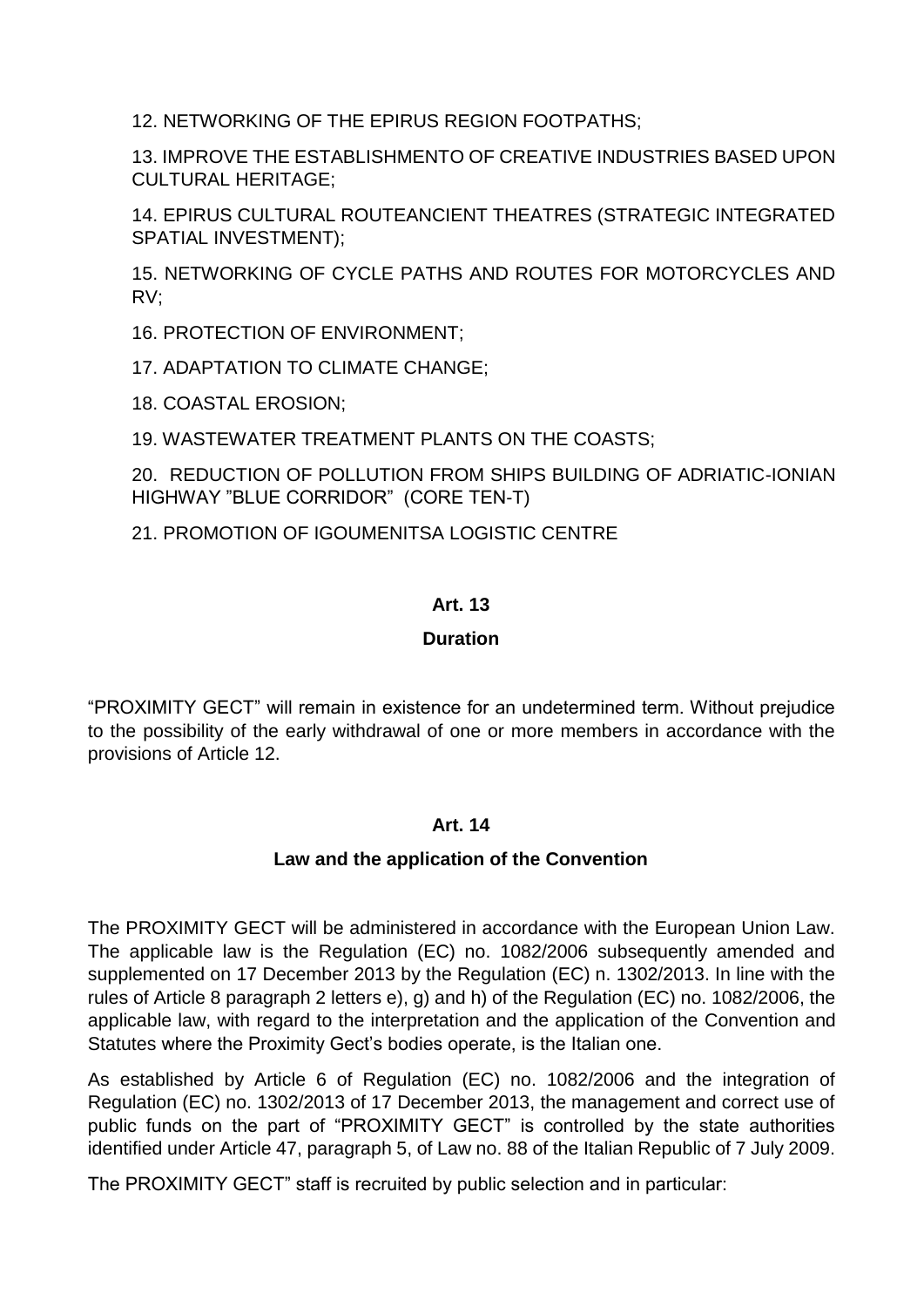O COMMAND FROM OTHER PUBLIC ADMINISTRATION O PUBLIC SELECTION WITH WRITTEN AND ORAL TESTS O TRANSER FROM OTHER PUBLIC ADMINISTRATIONS O SELECTION OF PROFESSIONALS ON THE BASIS OF CURRICULA AND BY MEANS OF WRITTEN AND/OR ORAL EXAMS.

With reference to the Italian legislation (article 48 of the Law n. 88 of 2009) the constitution of the PROXIMITY GECT won't put any new and further burdens on the public finances. If the Basilicata Region and the Epirus choose to grant programming and planning functions they will implement the PROXIMITY GECT with the available human, financial and instrumental resources during the existing legislation.

With reference to the art.2 letter k) of the Regulation n.1082/2006, to manage COMMUNITY PROJECTS AN PROGRAMMES, PROXIMITY GECT applies the rules of European Union Community Programmes 2014 – 2020 and the future ones referring to the personnel in charge and to financial limits laid down with regard to these matters as every Community Programme has different rules and specific method of applicability of rules for the use of personnel.

With reference to the article 2 letter k) of the Regulation n.1082/2006, to manage NATIONAL PROJECTS AN PROGRAMMES (ITALIAN), PROXIMITY GECT applies the rules of recruitmen used by the Italian Public Administration, following the Article 9 of The Italian Constitution which states that in the Public Administration recruitment is made by means of a competitive examination, except in the cases defined by law.

This principle is stated in the Legislative decree no. 165 of 30 March 2001, particularly in the article 35 which states that in the Public Administration recruitment is made by individual employment contract.

### **Art. 15**

#### **Convention amendment procedure**

Any emendament to the Convention is approved unanimously by the "PROXIMITY GECT" Assembly.

Any substantial amendment to the Convention is approved by the procedure contemplated for its first undersigning and for the institution of "PROXIMITY GECT" by Article 4, paragraph 6, of Regulation EC no. 1082/2006 and by the amendments and integrations of Regulation (EC) no. 1302/2013 of 17 December 2013.

#### **Art. 16**

#### **Admission of a new member**

The Council decides unanimously on the admission of new members to "PROXIMITY GECT", belonging to the categories identified under Article 3 of Regulation EC no. 1082/2006 and by amendments and integrations to Regulation (EC) no. 1302/2013 of 17 December 2013.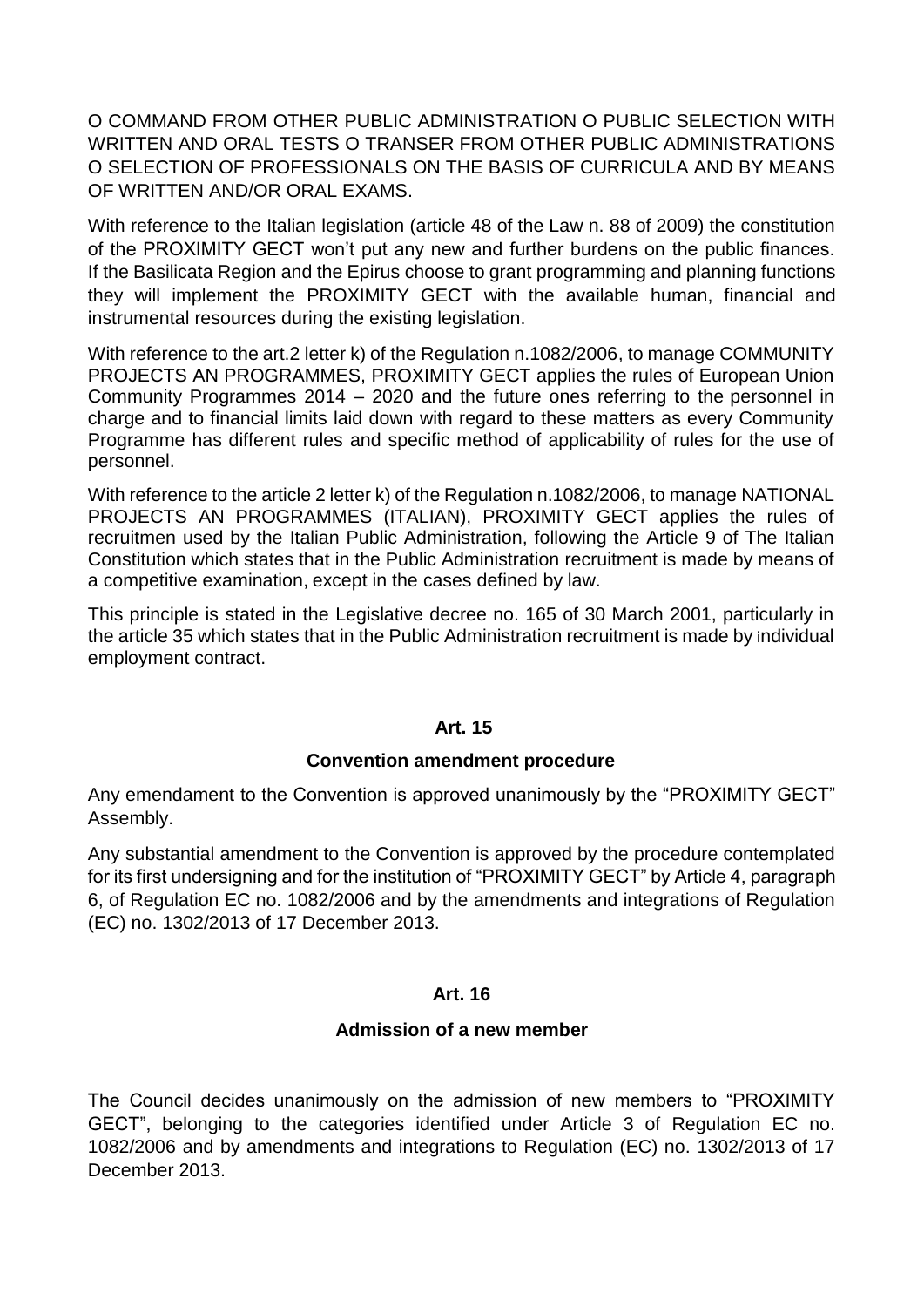The request for admission as a new member is presented to the President of "PROXIMITY GECT" by registered letter with acknowledgement of receipt or another equivalent method. The admission of a new member does not involve amendment to the "PROXIMITY GECT" Convention or Statute. The "PROXIMITY GECT" validate an attachment to the Statutes and to the Convention certifying the inclusion of anew member.

### **Art. 17**

### **Withdrawal of a member**

Unless the withdrawal of a member represents a condition for the winding up of "PROXIMITY GECT", in which case the provisions of Article 14 are applied, each member is entitled to withdraw by communication to the "PROXIMITY GECT"

President by registered letter with acknowledgement of receipt with notice of at least six months before the end of the financial period in progress at that moment.

Members who have exercised the right to withdraw from "PROXIMITY GECT" are responsible for the actions deriving from the activities of "PROXIMITY GECT" carried out when they were still members, in accordance with Article 12, paragraph 2, of Regulation (EC) no. 1082/2006.

The member that withdraws is required to cover the payables regarding its own preceding financial commitments, within the financing of "PROXIMITY GECT" itself.

The withdrawal of a member involves amendment of the Convention and of the Statute.

The resigning member shall remain bound in relation to the obligations arising from the activities carried out during his presence in the PROXIMITY GECT, whatever the Body producing those obligations is.

### **Art. 18**

### **Disputes**

Disputes resulting from the application of this Convention are settled by the jurisdictional bodies of the Member State in which the territorially competent "PROXIMITY GECT" office is located (Italy – Latronico ).

### **Art. 19**

### **Winding up**

The winding up of "PROXIMITY GECT" is unanimously resolved by the Council.

Subsequent to the winding up, for the purposes of the liquidation, the legislation of the State in which "PROXIMITY GECT" has its registered office, pursuant to Article 12, paragraph 1,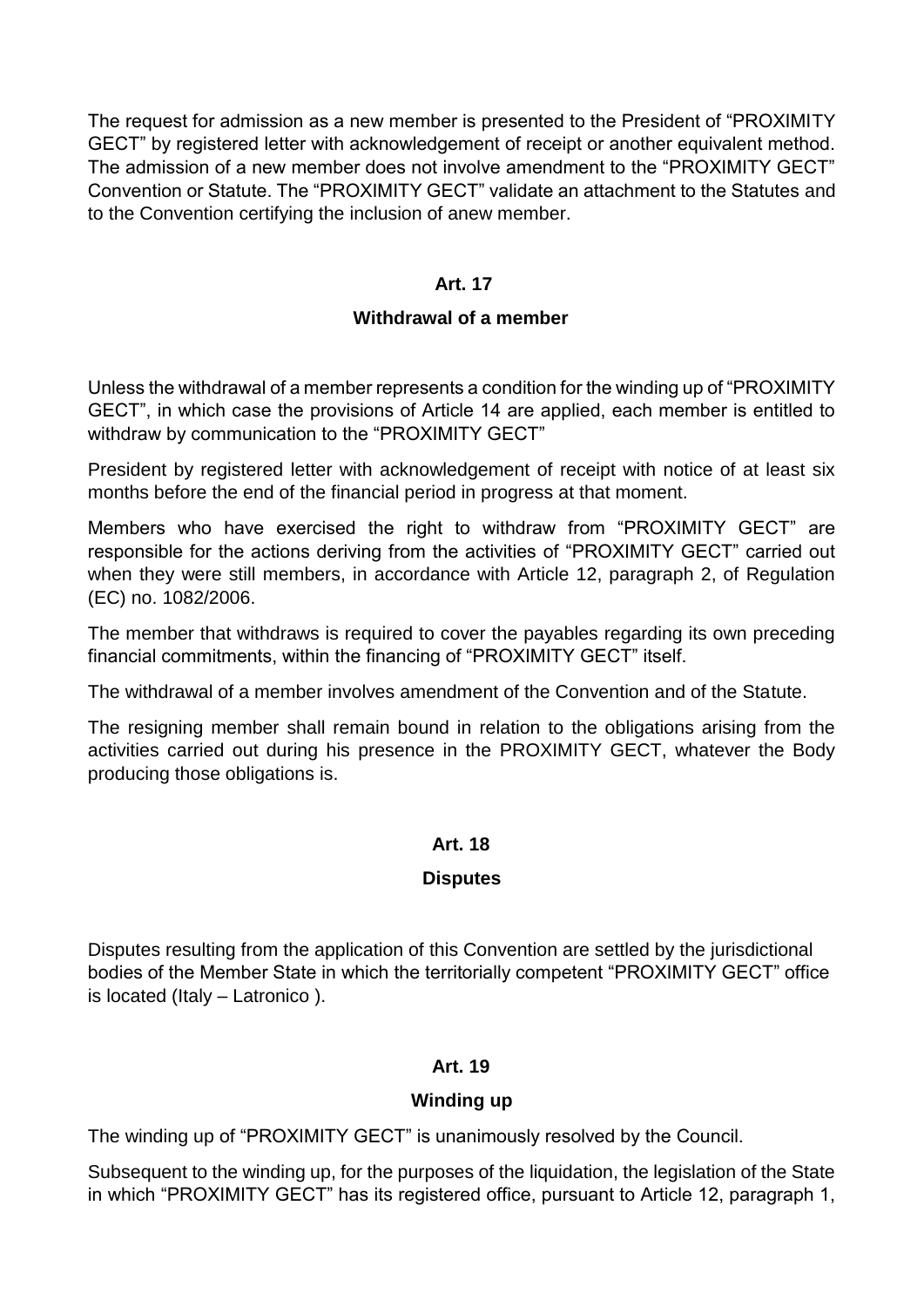of Regulation (EC) no. 1082/2006 and Regulation (EC) 1302/2013 of 17 December 2013, will apply.

The surplus management funds resulting from the liquidation are allocated to the members in proportion to their annual funding quotas.

Whenever the assets of PROXIMITY GECT are insufficient to cover its passivity, its Members shall be liable for the GECT's debts whatever their nature.

In the PROXIMITY GECT there are no shares of financial contribution from each Region (BASILICATA AND EPHIRUS REGION) and therefore the members shall be responsible for the totality of any possible passivity.

The PROXIMITY GECT's members are to be liable, after they have ceased to be members of PROXIMITY GECT for obligations arising out of activities of the PROXIMITY GECT during their membership.

PROXIMITY GECT's members mutually recognize to Proximity Gect's Director the financial control of funds (of projects administered at National or Community level) and possible public funding.

# **Art. 20**

### **Final provisions**

1) This Convention and the Statute are drawn up in Italian, Greek, and English.

2) The texts which shall be considered authentic are those in Italian, Greek, and English and they are stipulated as public deeds pursuant to Regulation (EC) no. 1082/2006 of the European Parliament and Council, of 5 July 2006, Article 46, paragraph 4 of Law no. 88 of the Italian Republic, of 7 July 2009.

3) The "PROXIMITY GECT" Statute is an integral part of this Convention.

4) This convention is signed in Italian Greek and English . Every member holds two copies.

Signed in... ... ... ... ... ... ... ... ... .. on…………… ... ... ... ... ... ... ... ... ... ...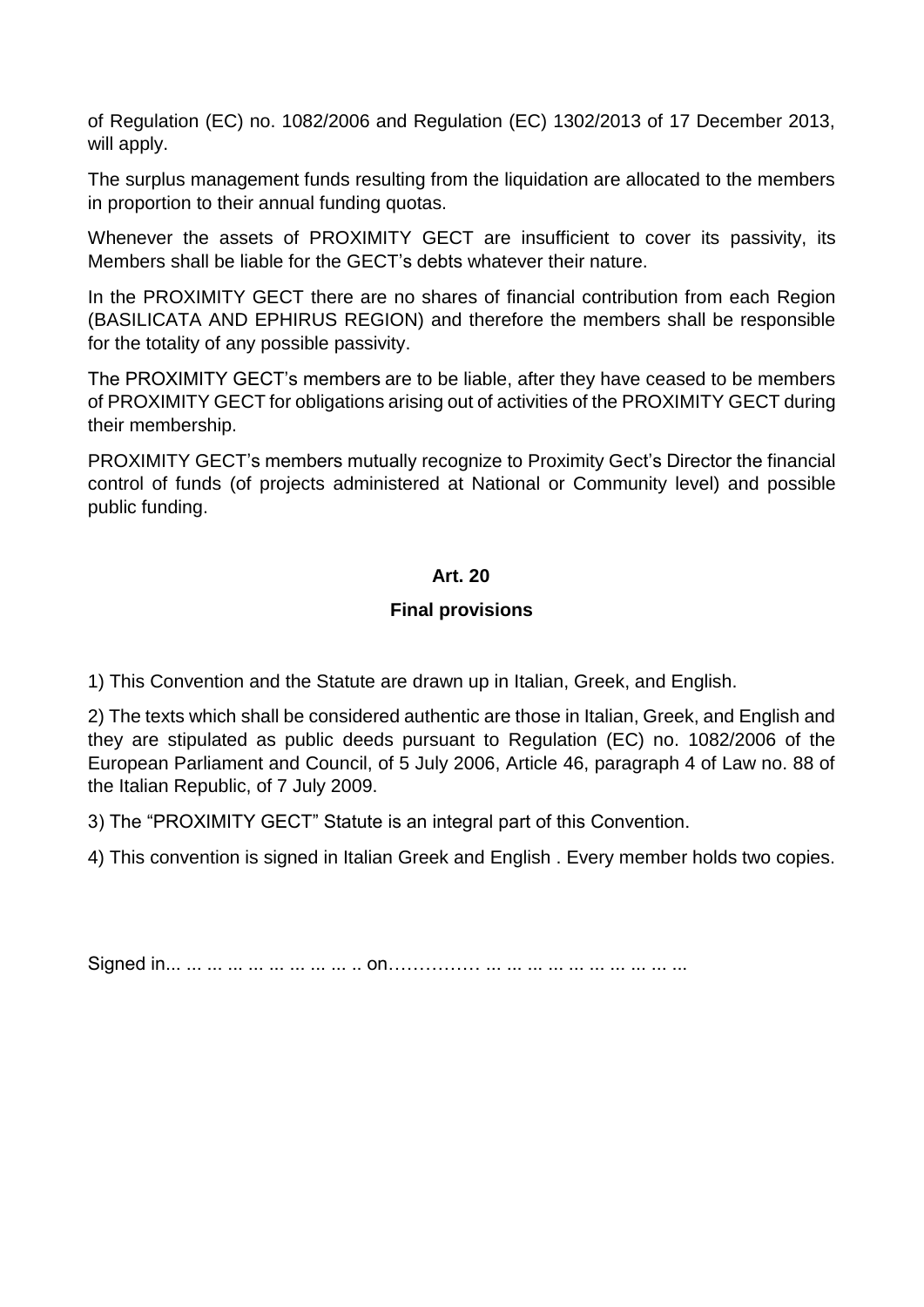# **STATUTE EUROPEAN GROUPING FOR TERRITORIAL COOPERATION "PROXIMITY GECT"**

Preamble

Considering the very close historic and cultural links, the common traditions, the relations between the resident populations in the EUSAIR Adriatic-Ionic area and the need to develop strategies and actions for the joint management of the territory in sectors of common interest, "PROXIMITY GECT" has the following goals:

− to reinforce trade and cooperation relations within the sphere of common mutual interests, exploiting a renewed cooperation framework;

− to improve joint organisation for common objectives in order to share strategies, the implementation of which may take avail of both the European territorial cooperation programmes and the structural funds, as well as every other action consistent with the purposes of reinforcing the economic and social cohesion of the area, which may or may not take avail of Community grants.

− to structure project activities according to an innovation and research technology which results in real sustainable development in the territories of the "PROXIMITY GECT".

With regard to:

− Regulation (EC) no. 1082/2006 of 5 July 2006 of the European Parliament and Council and Regulation (EC) no. 1302/2013 of 17 December 2013, relating to European groupings for territorial cooperation;

− Law no. 88 of 7 July 2009 of the Italian Republic concerning the provisions for compliance with the obligations deriving from Italy's membership of the European Community – Community law 2008, published in the Official Journal of the Republic no. 161 of 14 July 2009;

### **The "PROXIMITY GECT" members agree as follows:**

- Art. 1 Constitution of the EGTC
- Art. 2 Members
- Art. 3 Registered Office
- Art. 4 Territory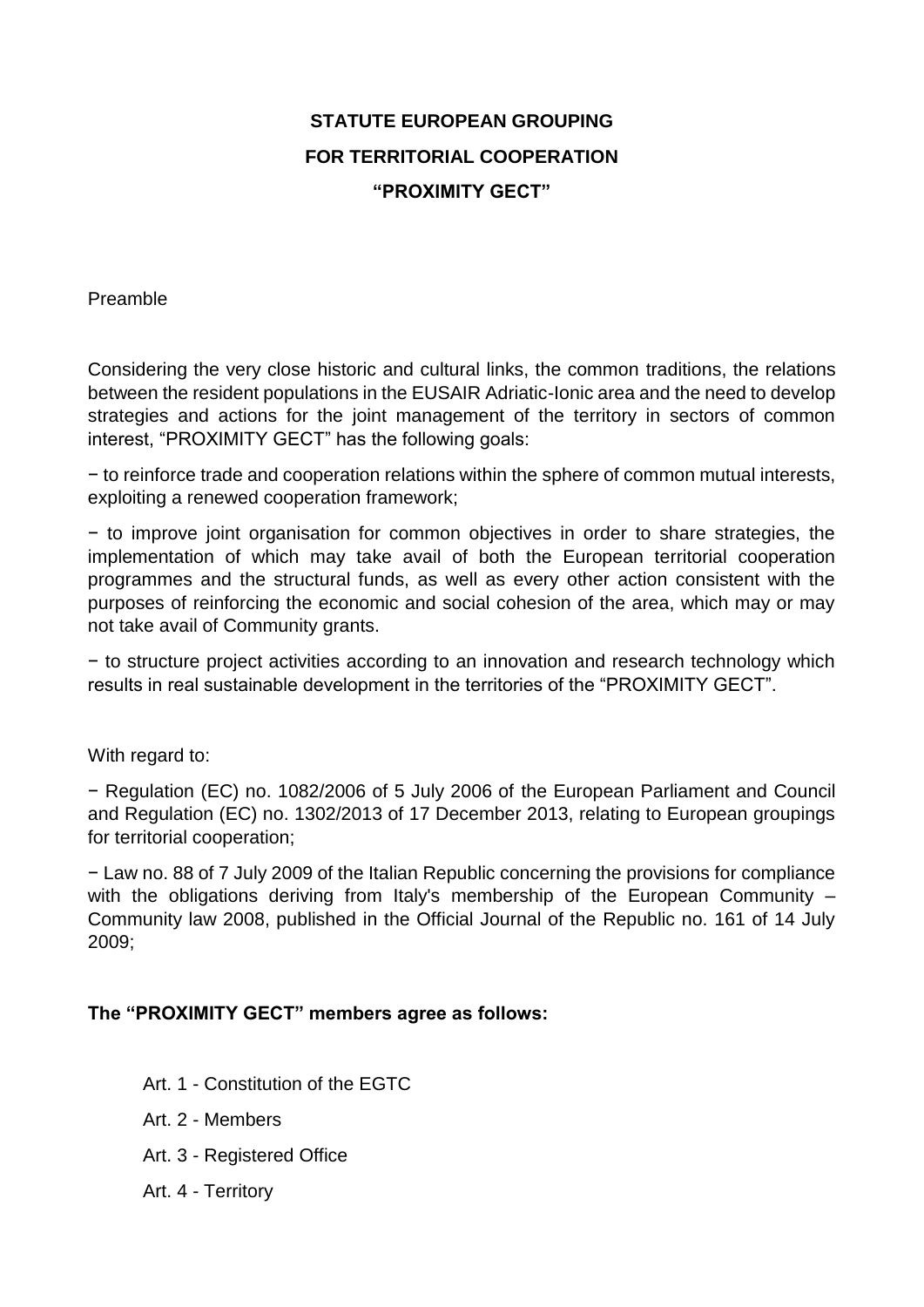- Art. 5 Nature and Goals
- Art. 6 Tasks
- Art. 7 Specific projects
- Art. 8 Duration
- Art. 9 Law and application of the Statute
- Art. 10 Admission of a new member
- Art. 11 Withdrawal of a member
- Art. 12 Disputes
- Art. 13 Winding up
- Art. 14 Languages
- Art. 15 The EGTC bodies
- Art. 16 Assembly
- Art. 17 President Art.
- Art 18- Auditor Art.
- Art 19 Director General and the Staff
- Art. 20 Resources of the GECT
- Art. 21 Organisation and functioning regulations and accounting regulations
- Art. 22- Final provision
- Art. 23 Statute amendment procedure

### **Constitution of the EGTC**

1) A European Grouping for Territorial Cooperation "PROXIMITY GECT" is founded under the name of "PROXIMITY GECT", pursuant to Regulation (EC) no. 1082/2006 of the European Parliament and Council, of 5 July 2006, the amendments and integrations of Regulation (EC) no. 1302/2013 of 17 December 2013 and the laws of the Italian Republic in which "PROXIMITY GECT" has its registered office.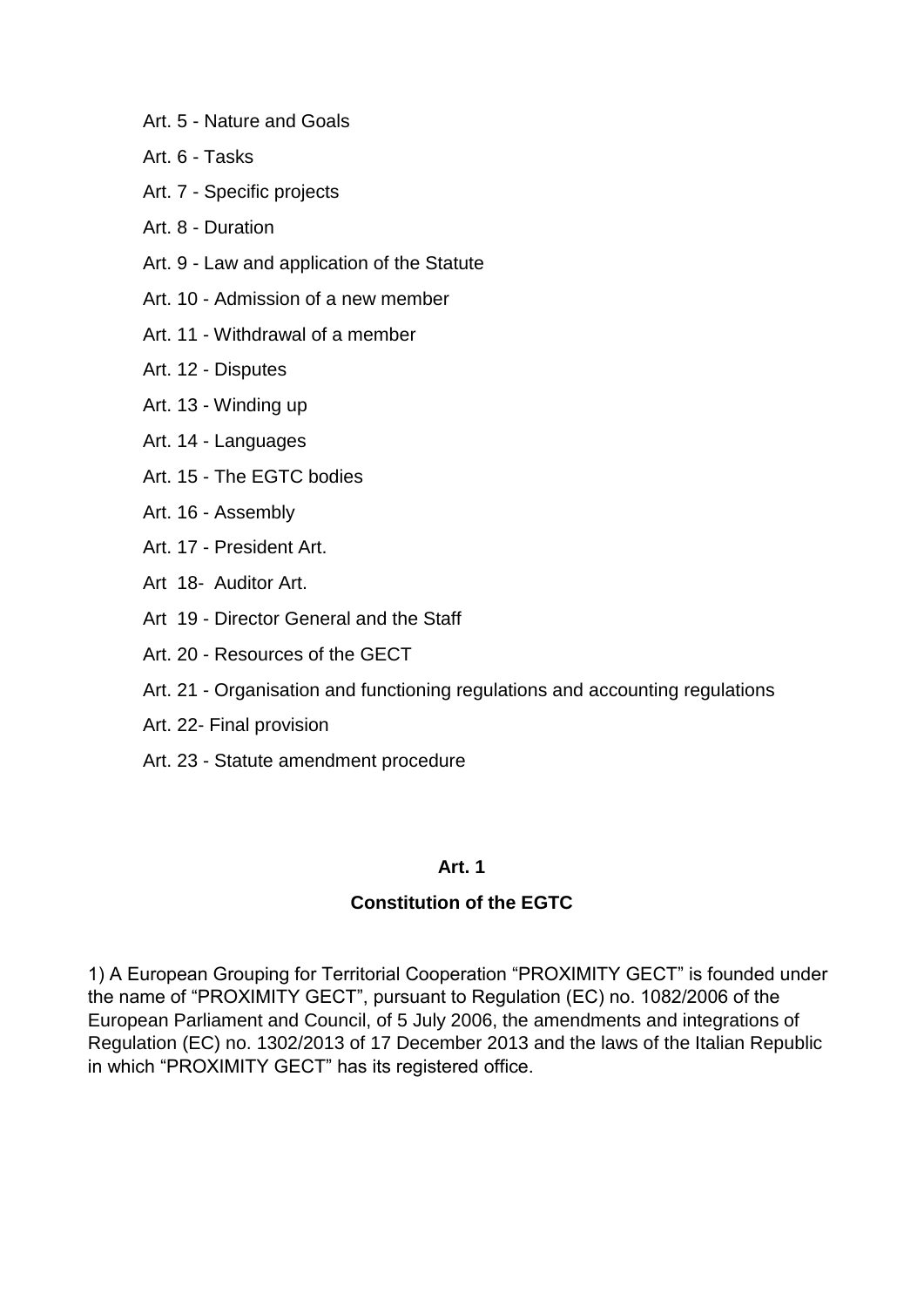### **Members**

The members of "PROXIMITY GECT" are: a) The Basilicata Region ( Italy ); b) The Epirus Region (Greece). Art. 3 Head Office

### **Art. 3**

# **Head Office**

The "PROXIMITY GECT has its seat in Italy - Latronico at the GAL named "Agenzia di Sviluppo La Cittadella del Sapere", c/da Calda n° 8 - 85043 Latronico ( Potenza ) Italy.

# **Art. 4**

# **Territory**

"PROXIMITY GECT" shall carry out its tasks for each Member's territory of competence.

### **Art. 5**

### **Nature and Goals**

"PROXIMITY GECT" is a body with a public legal personality created to facilitate and promote cross-border, trans-national and inter-regional cooperation between its members, for the reinforcement of economic and social cohesion and, in any case, without pursuing profit, as indicated in Article 1, paragraph 2, of Regulation (EC) no. 1082/2006 and the amendments and integrations of Regulation (EC) no. 1302/2013 of 17 December 2013.

"PROXIMITY GECT"– also sharing the spirit and the purposes of the AdriaticIonic Macro-Region, pursues in particular the following goals:

a) to reinforce the economic, social and cultural links between the respective populations of its members;

b) to act in favour of the sustainable development of the territory of its members within the spheres of respective competence, paying special attention to cooperation in the following fields:

c) the representation of the interests of "PROXIMITY GECT" before the national, Community and international institutions;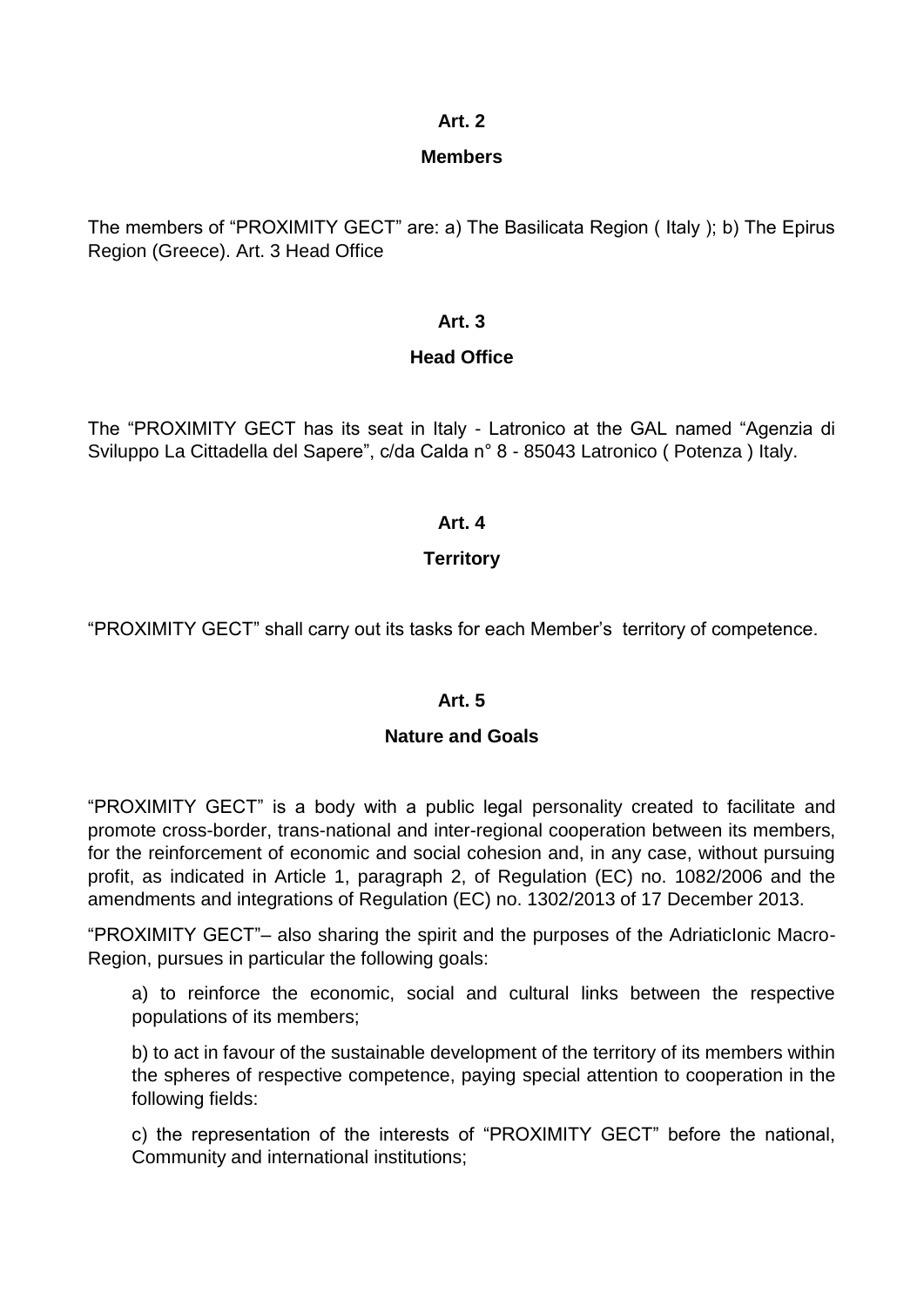d) the implementation of other specific territorial cooperation actions within the sphere of common cooperation, regardless of whether they take avail of Community grants.

### **Art. 6**

### **Tasks**

To achieve its goals, "PROXIMITY GECT" performs the following tasks, without prejudice to the provisions established under Article 7, paragraphs 2 and 4, of Regulation (EC) no. 1082/2006 and the amendments and integrations of Regulation (EC) no. 1302/2013 of 17 December 2013:

a) the definition and implementation of territorial cooperation projects within the spheres of competence of the members in the sectors of common interest, with or without Community grants;

b) the promotion of the interests of "PROXIMITY GECT" with state and European institutions within the sphere of territorial cooperation, within the limits and in the forms contemplated by the laws in force;

c) adhesion to bodies, associations and networks conforming to the territorial cooperation goals of "PROXIMITY GECT" in respect of the internal law by which it is disciplined and the national law of each of the States of its members;

d) the management of operational programmes within the sphere of European territorial cooperation, in respect of the conditions established by European Union law, the internal law by which it is disciplined and the national law of each of the States of its members;

e) the start-up of every other action that can contribute to achieving its goals of territorial cooperation for the reinforcement of economic, social and territorial cohesion, with respect of the European law, of the internal law by which it is disciplined and the national law of each of the States of its members.

f) The members may also entrust to PROXIMITY GECT the promotion and implementation of operations included within the sphere of programmes and projects financed by the Underutilised Areas Fund contemplated by Article 61 of Law no. 289 of 27 December 2002, in implementation of the Italian strategic framework, providing such operations are consistent with the priorities listed under Article 6 of Regulation (CE) no. 1080/2006 and contribute to more effectively achieving the goals established for such programmes or projects. The same holds firm for other funds with similar purposes.

Without prejudice to the tasks outlined under paragraph 1, the "PROXIMITY GECT" members may decide unanimously to assign to one of its members the execution of said tasks.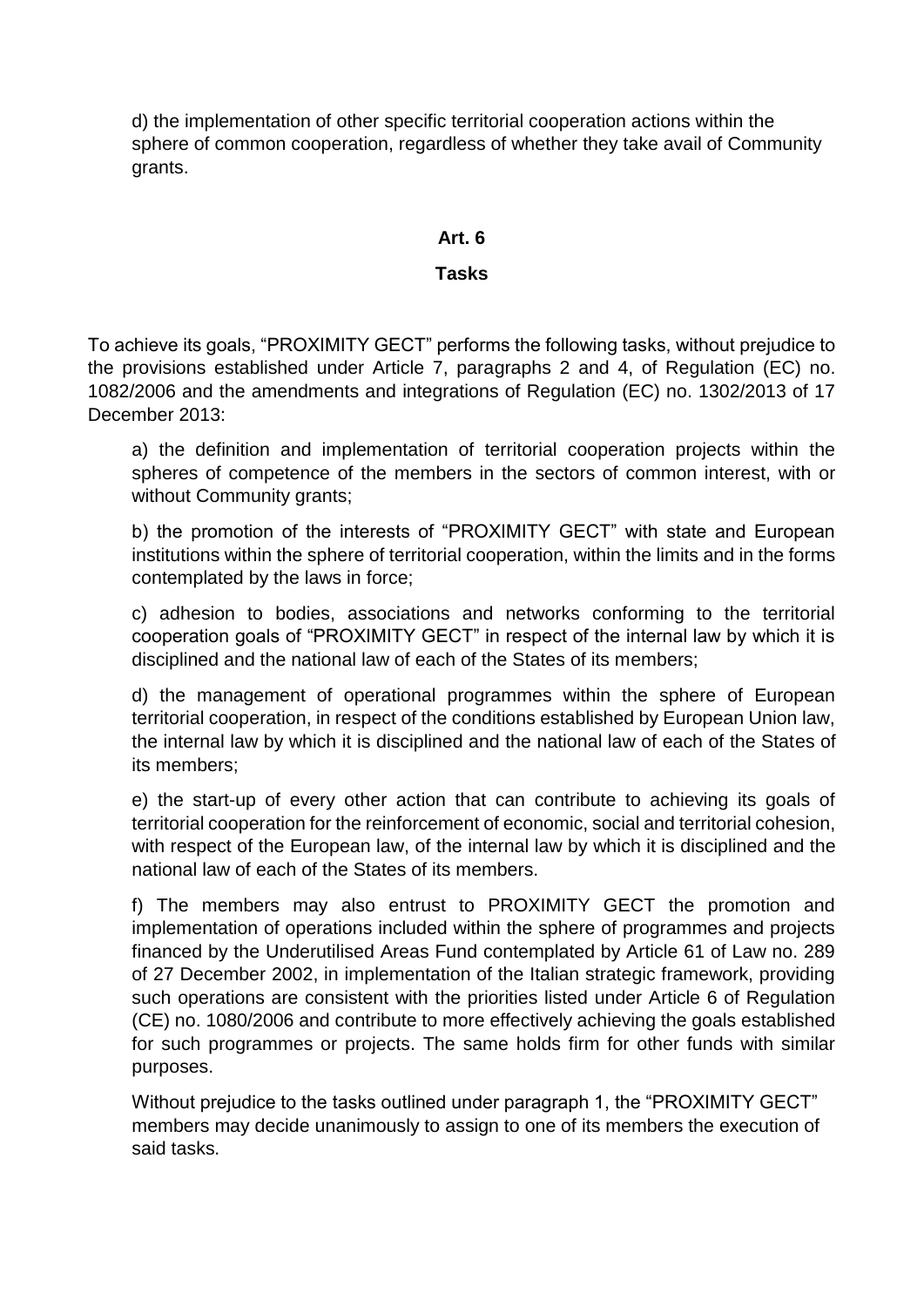# **Strategic projects and duties**

Within the sphere of the cooperation contemplated under Article 5, paragraph 2, letter b) and pursuant to Article 6, paragraph 1, letter a) of Regulation (EC) no. 1082/2006 and the amendments and integrations of Regulation (EC) no. 1302/2013 of 17 December 2013

THE PROGRAMMES AND PROJECTS OF PROXIMITY GECT ARE DEVELOPED WITHIN THE SPHERE OF THE 4 EUSAIR PILLARS.

"PROXIMITY GECT" pursues, in particular, the following projects:

- innovation, research and development for the infrastructural development of the territories in the two countries of "PROXIMITY GECT" (Italy, Greece);
- culture: the digitalisation of the cultural systems (exhibitions cooperation between museums) and an integrated system of exploiting the cultural and environmental heritage;
- energy: the promotion of alternative energy sources, and the integrated management of the various systems;
- health: joint prevention campaigns and initiatives in the health sector;
- research and innovation: the creation and development of knowledge and excellence networks;
- economy: the promotion of entrepreneurship and, in particular, of the development of the SME, of craft businesses, of tourism of trade and of agriculture;
- the economy and environment of mountain areas: the organisation of climate-related events, Land Registry of geologic events, protection and management of the natural resources.
- training: the promotion of contacts between students, the reinforcement of language teaching and collaboration for the training of teaching staff;
- "PRODUCT CLUB" SYSTEM MANAGMENT IN THE EUSAIR AREA PARTICULARLY IN THE POLLINO NATIONAL PARK (SLOW INTERMODALITY – NATIONAL CYCLE PATHS SYSTEM – CULTURE - ENVIRONMENT – TOURISM)

# **THE EPIRUS REGION PRIORITY :**

- 1. STANDARDISATION, CERTIFICATION AND BRAND OF LOCAL PRODUCE;
- 2. PROMOTION OF MONASTERIES' PRODUCTS;
- 3. PROMOTION OF HEALTH SERVICES;
- 4. DEVELOPMENT OF AQUACULTURE INDUSTRY;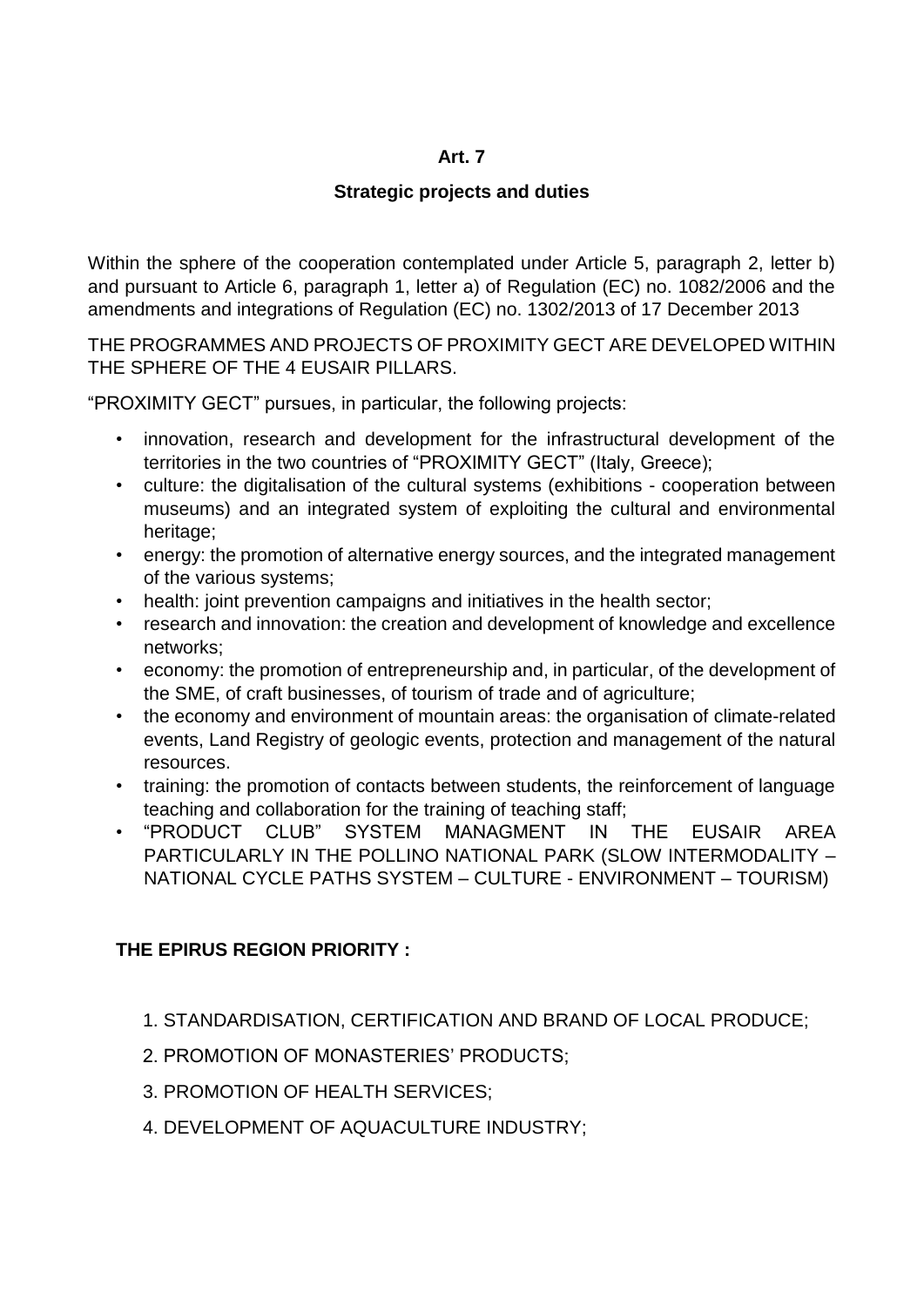5. PROMOTION, DEVELOPMENT AND NETWORKING OF TZOUMERKA NATIONAL PARK, PERISTERI, GORGE OF ARACHTHOS AND NORTHERN PINDO NATIONAL PARK;

6. PROMOTION, DEVELOPMENT AND NETWORKING VIKOS-AOOSGEOPARK, LISTED IN THE WORLD NETWORK OF GEOPARKS;

7. PROMOTION OF THERMAL TOURISM AND EXPLOITATION OF THERMAL RESOURCES;

8. HEALTH TOURISM;

9. NETWORKING OF LEISURE BOATING ROUTES;

10. FISHERMAN'S SHELTERS;

11. NETWORKING OF UNDERWATER PARKS;

12. NETWORKING OF THE EPIRUS REGION FOOTPATHS;

13. IMPROVE THE ESTABLISHMENTO OF CREATIVE INDUSTRIES BASED UPON CULTURAL HERITAGE;

14. EPIRUS CULTURAL ROUTEANCIENT THEATRES (STRATEGIC INTEGRATED SPATIAL INVESTMENT);

15. NETWORKING OF CYCLE PATHS AND ROUTES FOR MOTORCYCLES AND RV;

16. PROTECTION OF ENVIRONMENT;

17. ADAPTATION TO CLIMATE CHANGE;

18. COASTAL EROSION;

19. WASTEWATER TREATMENT PLANTS ON THE COASTS;

20. REDUCTION OF POLLUTION FROM SHIPS BUILDING OF ADRIATIC-IONIAN HIGHWAY "BLUE CORRIDOR" (CORE TEN-T)

21.PROMOTION OF IGOUMENITSA LOGISTIC CENTRE

# **Art. 8**

# **Duration**

"PROXIMITY GECT" will remain in existence for an undetermined term. Without prejudice to the possibility of the early withdrawal of one or more members in accordance with the provisions of Article 12.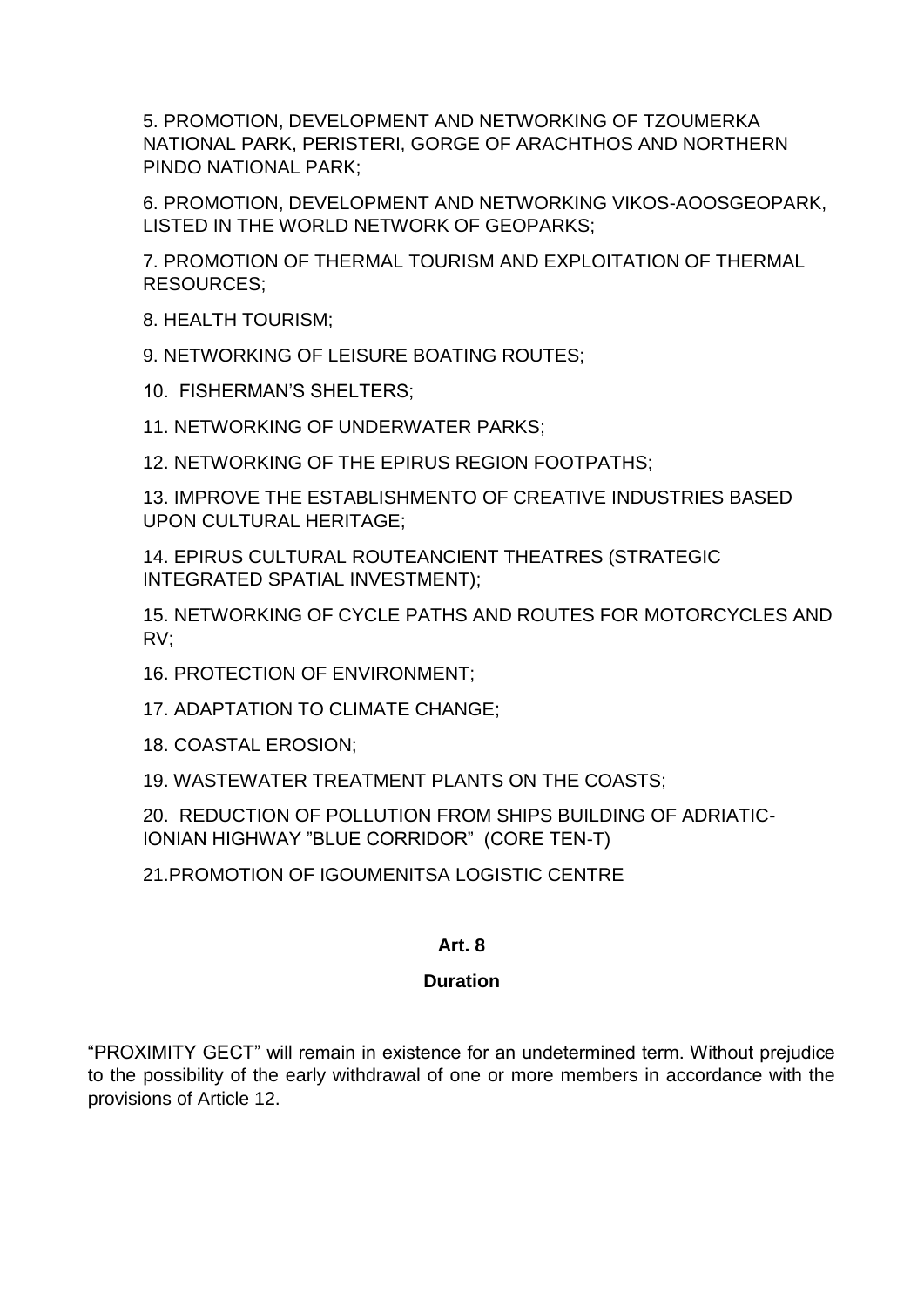#### **Law and the application of the Convention**

1) The PROXIMITY GECT will be administered in accordance with the European Union Law. The applicable law is the Regulation (EC) no. 1082/2006 subsequently amended and supplemented on 17 December 2013 by the Regulation (EC) n. 1302/2013.

2) As specified by the Art. 6 of the Regulation (EC) n. 1082/2006 (EC) and the incorporation of Regulation n° 1302/2013 of 17 December 2013, the management control and the proper use of public funds by the "PROXIMITY GECT" is carried out by the State authority identified by the 47, paragraph 5, Italian Decree Law n. 88 of 7th July 2009.

3) In line with the rules of Article 8 paragraph 2 letters e), g) and h) of the Regulation (EC) no. 1082/2006, the applicable law, with regard to the interpretation and the application of these Statutes and the Convention where the Proximity Gect's bodies operate, is the Italian one.

#### **Art. 10**

#### **Admission of a new member**

Any substantial amendment of the Statutes and Convention is approved following the same procedures provided for its first subscription and for the establishment of Proximity Gects, by the Article 4 paragraph 6 of the Regulation (EC) no. 1082/2006 subsequently amended and supplemented on 17 December 2013 by the Regulation (EC) n. 1302/2013. The Council decides unanimously on the admission of new members to "PROXIMITY GECT", belonging to the categories identified under Article 3 of Regulation EC no. 1082/2006 and by amendments and integrations to Regulation (EC) no. 1302/2013 of 17 December 2013.

The request for admission as a new member is presented to the President and to the Director of "PROXIMITY GECT" by registered letter with acknowledgement of receipt or another equivalent method.

The admission of a new member does not involve amendment to the "PROXIMITY GECT" Convention or Statute.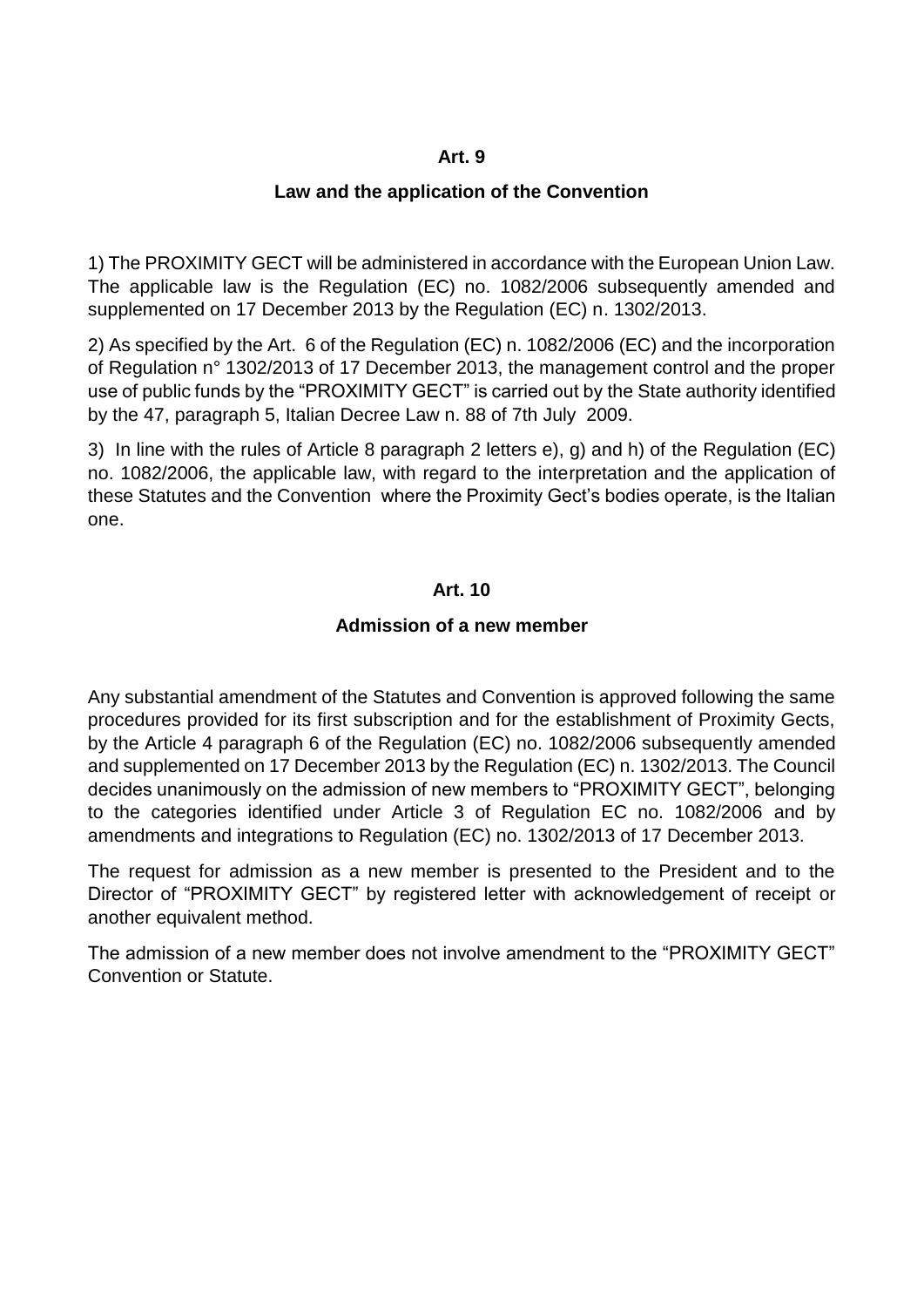### **Withdrawal of a member**

The withdrawal of a member involves amendment of the Convention and of the Statute as required by Article 4 paragraph 6 of the Regulation (EC) no. 1082/2006 subsequently amended and supplemented on 17 December 2013 by the Regulation (EC) n. 1302/2013.

The resigning member shall remain bound in relation to the obligations arising from the activities carried out during his presence in the PROXIMITY GECT, whatever the body producing those obligations is.

### **Art. 12**

# **Disputes**

Disputes resulting from the application of this Statute are settled by the jurisdictional bodies of the Member State in which the territorially competent "PROXIMITY GECT" office is located, (Italia – Latronico).

### **Art. 13**

### **Winding up**

The winding up of "PROXIMITY GECT" is unanimously resolved by the Council.

Subsequent to the winding up, for the purposes of the liquidation, the legislation of the State in which "PROXIMITY GECT" has its registered office, pursuant to Article 12, paragraph 1, of Regulation (EC) no. 1082/2006 and the amendments and integrations of Regulation (EC) no. 1302/2013 of 17 December 2013, will apply.The surplus management funds resulting from the liquidation are allocated to the members in proportion to their annual funding quotas.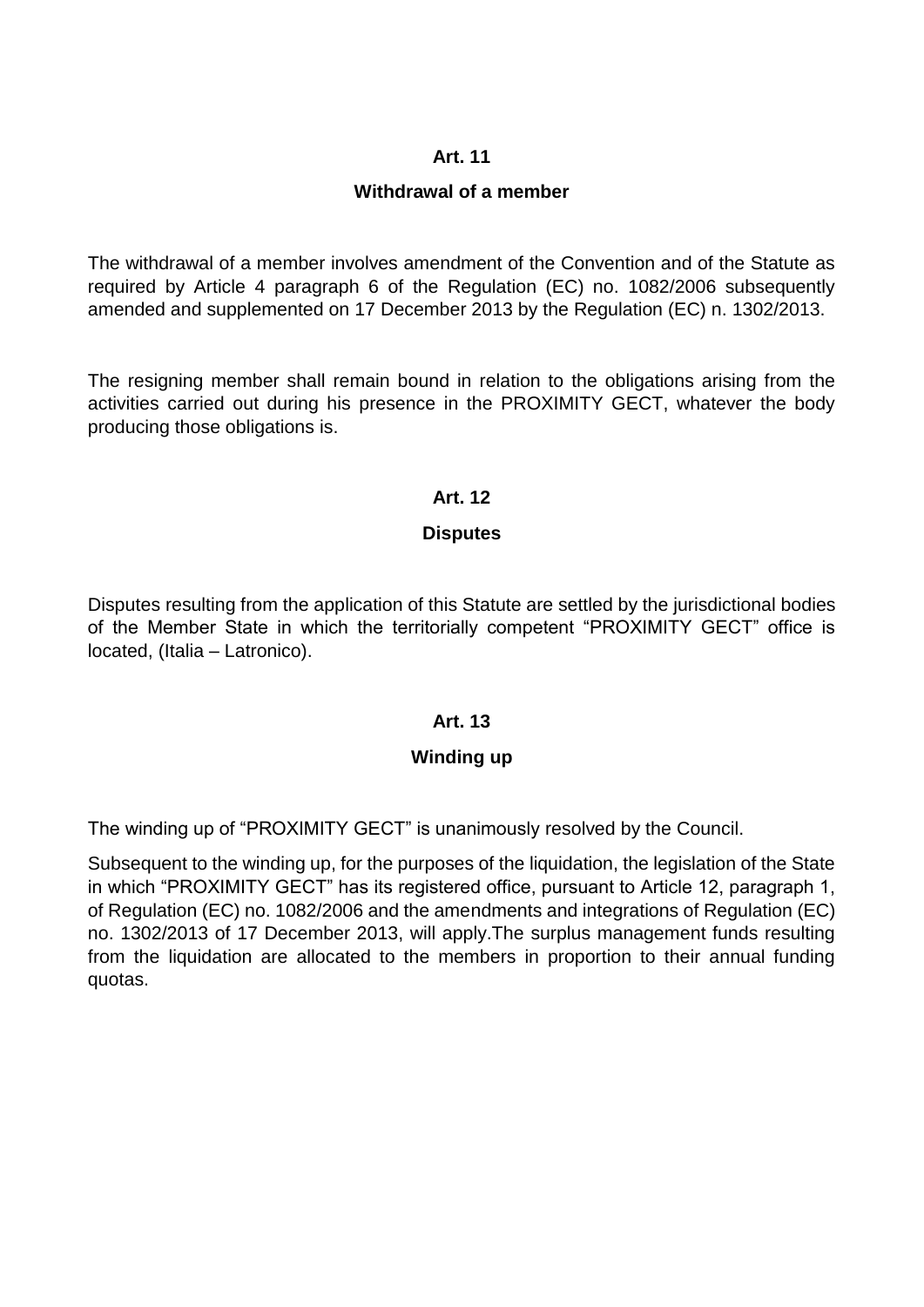### **Languages**

The working languages of "PROXIMITY GECT" are Italian, Greek, and English.

All the deeds and the official documents of "PROXIMITY GECT" are drawn up in Italian, Greek, and English.

# **Art. 15**

# **Bodies of the GECT**

The bodies of "PROXIMITY GECT" are:

- a) the Assembly;
- b) the the President;
- c) the Director of "PROXIMITY GECT" pursuant to Art. 10 of Regulation (EC) no.1082/2006 of the European Parliament and Council, of 5 July 2006, and the amendments and integrations of Regulation (EC) no. 1302/2013 of 17 December 2013;
- d) The Auditor.

# **Art. 16**

# **The Assembly**

The components of the Assembly are chosen by each partner, one for each of them, and by the President The components are indicated within ninety days following the beginning of each legislative period. Every member of the Assembly has one vote. Resolutions of the Assembly shall be adopted if all the members are present; proceedings of the Council shall be unanimously approved.

Resolutions of the Assembly are adopted only if they are on agenda. For every matter that is not regulated by the present Statutes, the Assembly may adopt internal regulations to define its own working procedures. The Assembly should decide:

- 1. The approval of the guidelines in pursuit of the PROXIMITY GECT targets and the pursuit of monitoring activities in order to achieve the result;
- 2. The PROXIMY GECT resolution for winding up;
- 3. The admission of a new member;
- 4. The approval of amendments to the Convention and to the Statute;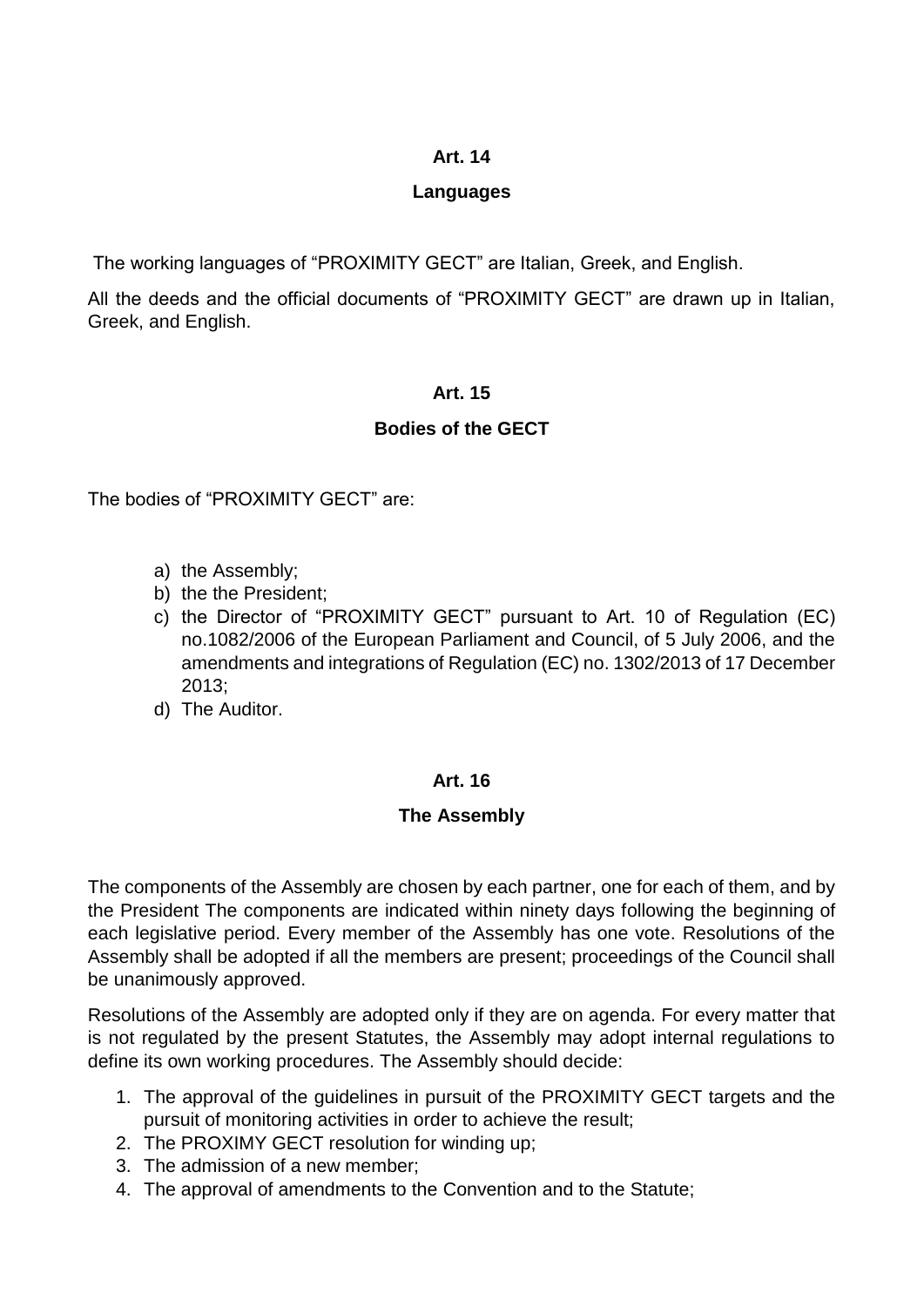5. The adoption of the annual and multi-annual budgets, the amendments to the same and the accounting deeds contemplated by Article 48 of Law no. 88 of 2009 of the Italian Republic; from the constitution of the PROXIMITY GECT won,t arise any additional burden to public finances. The Administrations of the Basilicata Region and the Epirus will implement the PROXIMITY GECT with the available human, financial and instrumental resources during the existing legislation.

The Assembly shall be convened once a year.

The Assembly is convened by the President. In any case, the President shall be obliged to convene the Assembly when requested by at least one of the components.

### **Art. 17**

#### **President**

- 1) The President of "PROXIMITY GECT" has the function of guarantor of the technical parteship Italy – Greece of Basilicata Region and Epirus Region. The President remains in office for 7 years and may be re-appointed for another 7 years.
- 2) The first President of "PROXIMITY GECT" is chosen by Basilicata Region and Epirus Regio. He/she'll be in the PROXIMITY GECT General Secratariat He/she'll be the one who made all the institutional process according to the assignment entrusted by the D.P.G.R. n. 296 of Basilicata Regione of 05/12/2016, the reconfirmation of the Basilcata Region deliberation n°877 of 04 agosto 2017 and the final delibertion ale n° 341 of 30 aprile 2018 and validated by the Epirus Region.
- 3) In the case of the "PROXIMITY GECT" President's absence or impediment, his/her place is taken by the substitute indicated pursuant to paragraph 1 of Article 16.
- 4) The President:

- convokes and chairs the Assembly meetings, establishing the agenda;

- validates, subject to the authorisation of the Assembly, agreements and contracts which do not constitute the execution of management activities;

- controls expenses on the basis of the periodic programmes approved by the Assembly and controls the revenues of "PROXIMITY GECT";

- presents to the Assembly the annual and multi-annual budgets, their amendments and the other accounting deeds contemplated by Article 48 of Law no. 88 of 2009 of the Italian Republic;

- proposes to the Assembly, in synergy with the Director-General, the annual programme of works.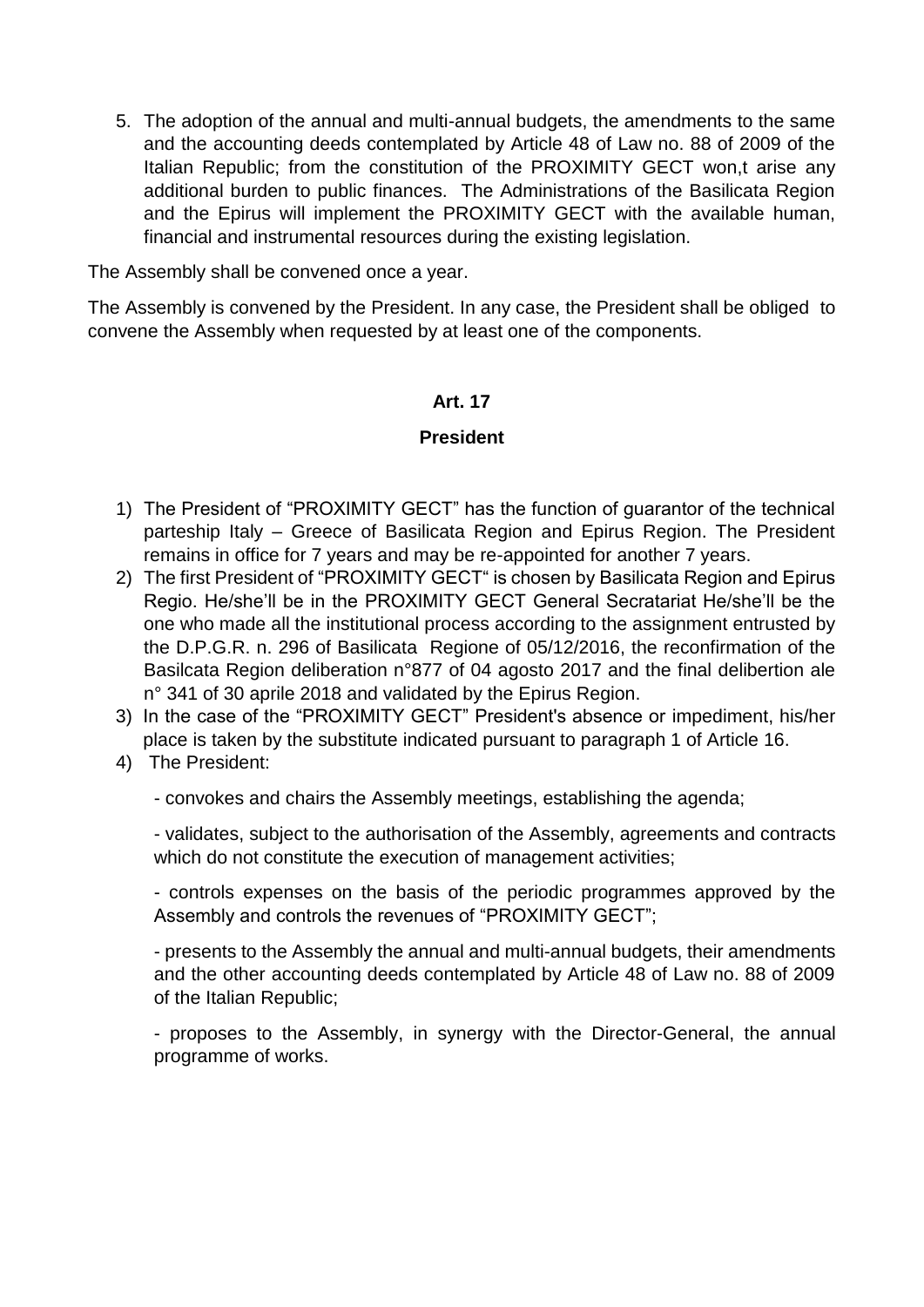#### **Statutory Auditors**

1) The financial, economic and asset management of "PROXIMITY GECT" is subject to the control of Auditors, which examines the accounting deeds, attaches a report, and, also verifying the maintenance of the financial balance, audits the financial, administrative and asset management. The auditos have right of access to the "PROXIMITY GECT" deeds and documents and may carry out all the verifications the management trend deemed opportune.

2) The "PROXIMITY GECT" Assembly appoints the Auditor. Each "PROXIMITY GECT" member intrusts the President to designate an Auditor chosen from among the ones registered as Statutory Auditors.

#### **Art. 19**

#### **Director General and Personnel**

- 1) "PROXIMITY GECT" appoints a Director General, and may hire personnel, bearing the costs itself, within the limits and according to the conditions established by the organisational regulations. "PROXIMITY GECT" may take avail of personnel made available by its members, with respect for the relative laws in force. The Director General remains in office for 7 years and may be re-appointed for another 7 years.
- 2) The General Manager represents the Proximity Gect and acts on behalf of Proximity Gect as provided by the art.10, paragraph 1, letter b of the EC Regulation CE 1082/2006.

### **Art. 20**

### **Resources of the EGTC**

The "PROXIMITY GECT" resources comprise:

a) local national, Community and international public funds;

b) contributions, donations and allocations in general from other public and private subjects destined to finance the "PROXIMITY GECT" activities;

c) any resource allocated to the PROXIMITY GECT for the day-to-day management shall be provided at 50% by the Basilicata Region and at 50% by the Epirus Region;